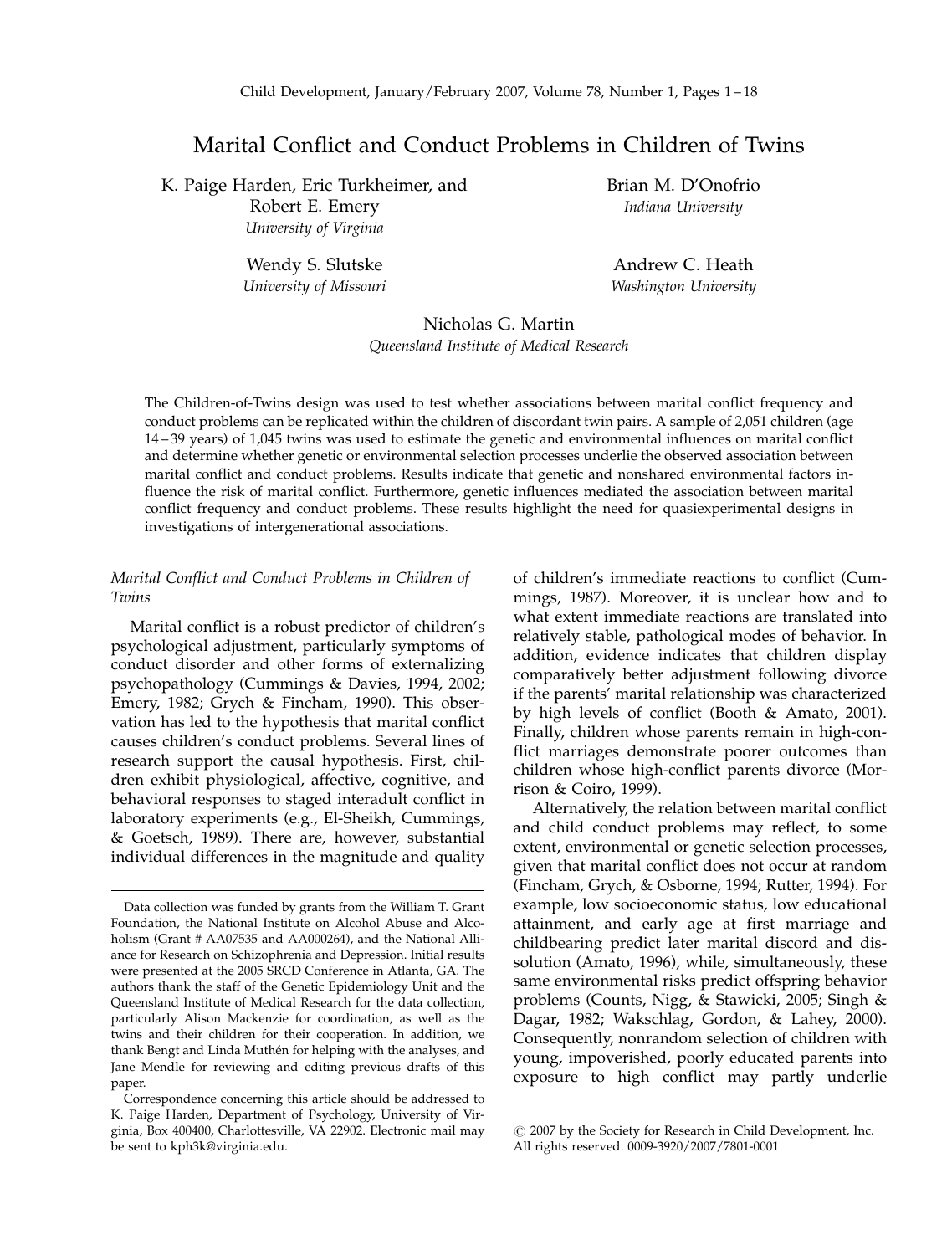observed associations. The critical difficulty in resolving the relative roles of selection and causal processes is that marital conflict, like any other psychosocial risk indicator, is embedded within the larger context of families' environmental circumstances and genetic predispositions, multiple aspects of which also predict child adjustment.

Particularly suggestive of selection processes are the relations among child conduct problems, adult antisocial behavior, and marital conflict. In a longitudinal study of antisocial behavior in three generations, Smith and Farrington (2004) found that, within each generation, child antisocial behavior predicted both adult antisocial behavior and severe marital conflict. They argued that marital conflict reflected a more aggressive style of interpersonal interaction and that deviant partner relationships were a part of ''the maintenance of the antisocial lifestyle.'' Furthermore, antisocial adults are more likely to marry a similarly antisocial spouse and subsequently divorce (Champion, Goodall, & Rutter, 1995; Robins, 1966). Indeed, difficulty with stable, monogamous relationships is a diagnostic hallmark of antisocial pathology in adults. Parental antisocial behavior, in turn, strongly predicts child conduct problems (Frick & Loney, 2002), although it remains unclear to what extent this association is due to inheritance of genetic liabilities versus disruptive parenting and other adverse environmental experiences. Emery, Waldron, Kitzmann, and Aaron (1999) found that women's adolescent delinquency predicted an increased likelihood of divorce and nonmarital childbearing 14 years later and predicted increased externalizing problems in their children. Therefore, the association between marital conflict and child conduct problems may be due, at least in part, to the adverse genetic and environmental effects of parental antisocial behavior problems.

In addition, other forms of adult psychopathology are related to both marital conflict and child conduct problems. Individuals with depression are more likely to engage in negative conflict strategies and to experience heightened conflict and distress in their close relationships (Du Rocher Schudlich, Papp, & Cummings, 2004). Many maladaptive marriage and parenting behaviors—including harsh punishment, inconsistent discipline, low levels of affection toward a child, and overt marital conflict—are more frequent in parents having diverse forms of psychopathology (Johnson, Cohen, Kasen, Smailes, & Brook, 2001). Child conduct problems, in turn, are predicted by both parental depression (Kim-Cohen, Moffitt, & Taylor, 2005) and alcohol or substance abuse (Malone, Iacono, & McGue, 2002; Moss, Lynch, & Hardie, 2002), thus potentially confounding observed associations with marital conflict.

Finally, differences in marital conflict also reflect genetic differences between individuals. Obviously, there are no genes ''for'' arguing with a spouse, but the process of selecting, shaping, and perceiving one's social environments involves genetically influenced behaviors and personality attributes (Plomin & Bergeman, 1991, Scarr & McCartney, 1983). In early explorations of this topic, Plomin and his colleagues (Chipuer, Plomin, Pedersen, McClearn, & Nesselroade, 1993; Plomin, McClearn, Pedersen, Nesselroade, & Bergeman, 1989) demonstrated that roughly a quarter of the variance in adults' ratings of current family conflict and exposure to other family environments could be attributed to genetic factors, only a fraction of which were common to personality. Johnson, McGue, Krueger, and Bouchard (2004) demonstrated substantial genetic influences on marital status ( $h^2 = .68$ ) and on the co-variation between marital status and personality measures. Likewise, perceptions of marital satisfaction, cohesion, and adjustment are modestly influenced by genetic factors, although most individual differences can be attributed to environmental factors that are not shared between twins (Spotts et al., 2004). Genotypic factors also influence risk for divorce, to some extent, via effects on personality (Jockin, McGue, & Lykken, 1996; McGue & Lykken, 1992).

Overall, evidence indicates that genetic factors influence marital status, satisfaction, conflict, and dissolution. To some extent, genetic influence may be mediated via vulnerability to antisocial behavior, depressive disorder, or other characteristics of personality or temperament, although research on potential mediators of genetic influence is very limited. Furthermore, children inherit these same genetic factors, rendering the conflictual environment that children experience closely related to their genetic liabilities, a phenomenon termed passive gene – environment correlation (rGE) in the behavior genetics literature (see Rutter & Silberg, 2002 for a more thorough discussion of  $rGE$ ). If the same genotypic factors influence both marital conflict and the development of conduct problems in children, then the purported effects of marital conflict would reflect the nonrandom selection of children with genetic liabilities for conduct problems into high-conflict families. Given the magnitude of genetic influences on child conduct problems (Arsenault et al., 2003; Scourfield, Van den Bree, Martin, & McGuffin, 2004; Slutske et al., 1997), this is a critical alternative hypothesis.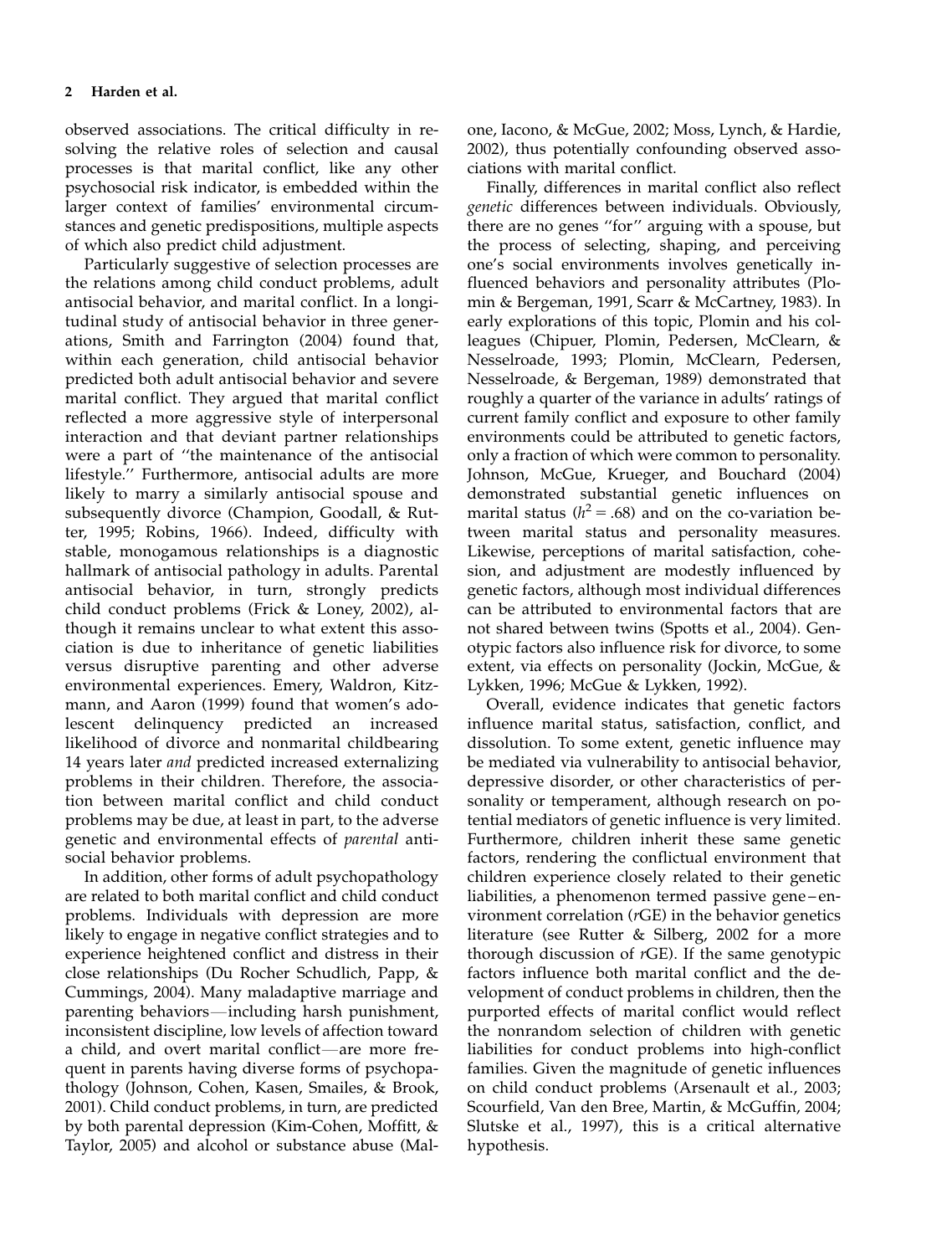### Quasi-experimentation and the Children-of-Twins Design

Marital conflict is associated with children's conduct problems, as well as with a number of other environmental and genetic risk indicators, but considerable ambiguity remains regarding the processes underlying these associations. First, no previous investigation of the relation between marital conflict and child adjustment has utilized genetically informative data; thus, the existing marital conflict literature is silent regarding the role of biological inheritance. Second, the origin of a psychosocial risk indicator is not necessarily the same as the mechanism of its effect, as made obvious by an analogy of smoking: The personality predictors of smoking initiation are completely independent of the mechanisms by which smoking causes lung cancer (Rutter, Silberg, & Simonoff, 1993). Genetic influence on marital conflict, therefore, does not necessarily indicate that associations between marital conflict and child adjustment are genetically mediated. Third, multiple social and biological risk factors undoubtedly exert a causal influence on child conduct problems; a recent review by Dodge and Pettit (2003) outlines numerous domains of potential influence on conduct disorder, including neighborhood, peer, school, family, and individual characteristics. Combinations of environmental and genetic liabilities, therefore, may reflect multiple sources of causation acting in concert rather than spurious relations between conflict and conduct problems. Rutter and his colleagues (Rutter, 2005; Rutter & Silberg, 2002; Rutter, Pickles, Murray, & Eaves, 2001) have outlined several research strategies for resolving the ambiguity regarding the processes underlying associations between multiple risk indicators and psychological adjustment. Primary among them is quasi-experimentation, to ''pull apart'' (i.e., reduce or eliminate covariation between) the risk variables of interest and variables governing selection into risk exposure. In addition, the specification of alternative explanatory hypotheses about risk mechanisms—such as environmental experience, biological inheritance, or both mechanisms operating in concert—is preferable to the consideration of any one hypothesis in isolation.

The Children-of-Twins design (Heath, Kendler, Eaves, & Markell, 1985; Nance & Corey, 1976), a powerful quasi-experimental design for examining the processes underlying intergenerational associations, is useful for both of these goals. In a comparison of a pair of identical twins and their respective children, in which Twin A experiences more frequent conflict than Twin B, and the children of Twin A demonstrate more conduct problems than the children of Twin B, the within-twin pair association cannot be attributed to any genetic or environmental influences that do not vary between the twin parents, thus effectively pulling apart the effects of marital conflict from the effects of all selection variables common to twins. In this way, the relative roles of selection and causation processes in the association between marital conflict and child conduct problems may be assessed. To the extent that children of twins discordant for marital conflict exhibit similar levels of conduct problems, selection variables shared by twins (rather than marital conflict, per se) account for some part of the intergenerational association for replicating associations between marital conflict and conduct problems. Conversely, causal processes are suggested to the extent that children of twins discordant for marital conflict differ in their level of conduct problems (Dick, Johnson, Viken, & Rose, 2000; D'Onofrio et al., 2003, 2005; Gottesman & Bertelsen, 1989; Jacob et al., 2003). In the current report, the first investigation of marital conflict to use a quasiexperimental design capable of controlling for genetic selection effects, the relation between marital conflict frequency and children's conduct problems was examined in a sample of 2,051 children of twins.

#### Method

## Participants

Participants were twins from a volunteer twin register, formed in 1978 and maintained by the Australian National Health and Medical Research Council (NHMRC), and their offspring. Figure 1 illustrates the relationships among four Australian twin subsamples. The primary subsample to be utilized in the present research is the Intact Families Sub-Sample, but understanding the composition of this subsample necessitates describing all four.

First, in 1993 – 1995, 5,889 twins (86% response rate) were interviewed by telephone as part of an ongoing investigation of the genetics of alcoholism (Genetics of Alcoholism Twin Sample; Heath et al., 1997). The mean ages at the 1993 interview were 42.7 years for men (range  $= 28 - 89$  years) and 44.8 years for women (range  $= 27 - 90$  years). In keeping with the low proportion of ethnic minorities in the non-Aboriginal Australian population, the twins were almost exclusively of European ancestry. The sample mirrors other population demographics as well. Previous analyses have found no effects of self-selection for marital status, religious affiliation, frequency of church attendance, personality traits, mental illness, and abnormal behavior (Heath et al.,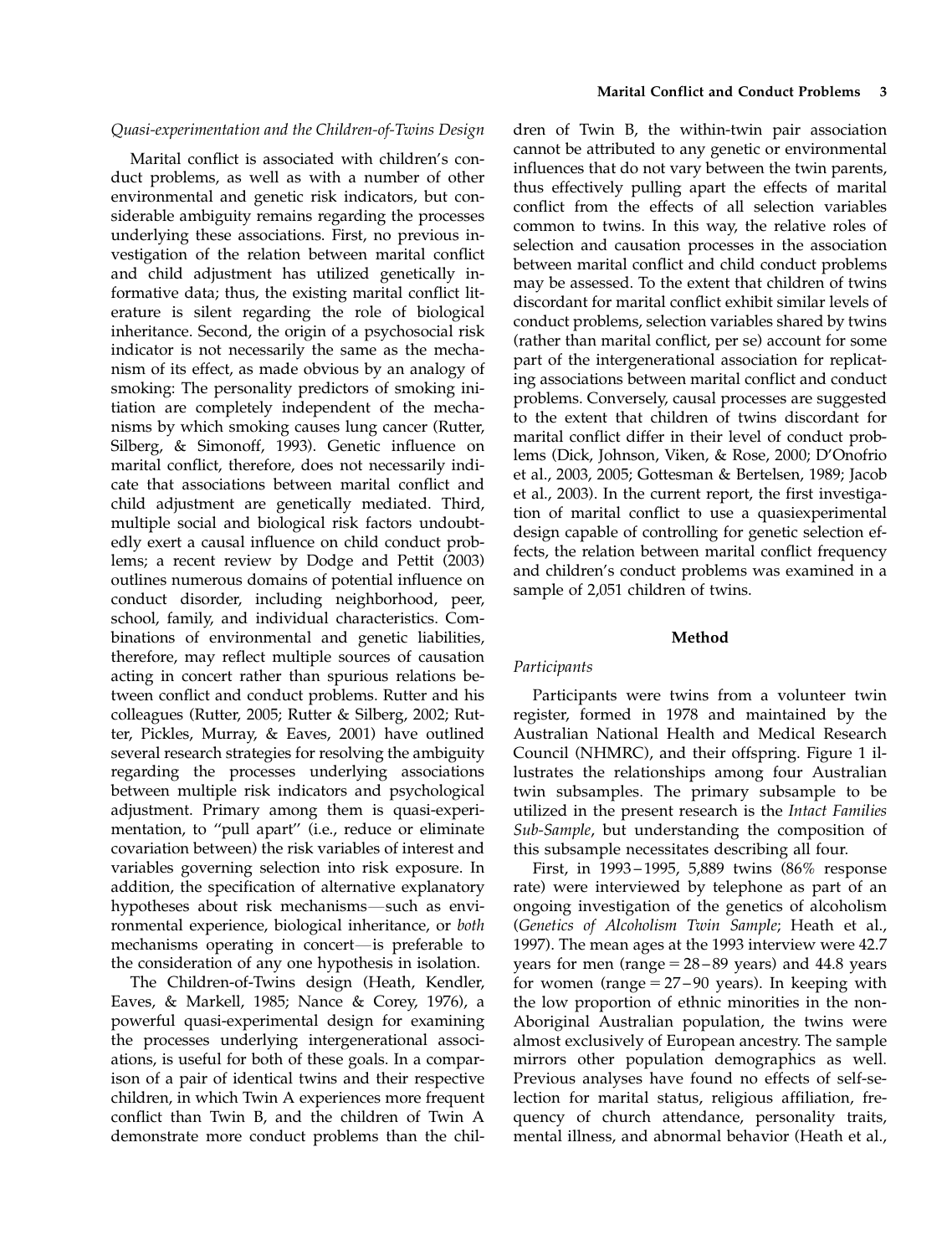

Figure 1. Relations among Australian twin and children-of-twins samples.

1997; Slutske et al., 1997). The Genetics of Alcoholism Sample does overrepresent monozygotic (MZ) twins, overrepresents twins born before 1930, and underrepresents twins with less than an 11th grade education (Slutske et al., 1997). Cooperation bias and the underrepresentation of poorly educated participants, however, have been shown to have negligible effects on behavioral genetic analyses of conduct disorder (Heath et al., 1996). Overall, the Genetics of Alcoholism Sample can be considered broadly generalizable to the non-Aboriginal Australian population.

Between 1998 and 2001, investigators contacted a selected subsample of the 1993 interview sample's offspring (Children-of-Twins Sample). Selection targeted offspring considered at-risk for conduct disorder, depressive disorder, alcohol dependence,

and/or divorce, as well as a control group considered to be at low risk (D'Onofrio et al., 2005). In total, 2,530 offspring from 406 twin pairs, as well as offspring from 482 individual twins without co-twins, participated in the study (an 82% response rate). Of the children of twins, 51% came from nuclear families in which the twin parent did not have a history of psychopathology or divorce, and 24% came from nuclear families in which neither the twin parent nor the co-twin had a history of psychopathology or divorce.

The Intact Families Sub-Sample was restricted to the offspring from the Children-of-Twins Sample who reported residing with their parents until the age of 16 or until the time of the interview if the child was younger than 16 years old. This subsample was constructed because children who did not reside with their parents until the age of 16 were not interviewed regarding their parents' marital conflict. The Intact Families Sub-Sample excluded some children whose siblings were included, because siblings did not necessarily agree on whether they lived with both parents until the age of 16. In some cases, this within-family disagreement may have been due to reporter error. In other cases, it may have been due to the timing of the parental divorce/death (i.e., falling after the 16th birthday of the eldest children, with their younger siblings experiencing the divorce/death at an earlier age). Sibling disagreement, however, was rare: only 72 of the 1,294 nuclear families in the Children-of-Twins Sample had discrepant reporting (5.8%). Restriction to intact families excluded the children of 14 complete twin pairs, as well as the children of 188 individual twins whose co-twin's family was included. In total, 2,051 children of 1,045 twins (274 pairs and 507 individual twins) comprised the Intact Families Sub-Sample. The number of children per nuclear family ranged from one to six; the mean number of siblings per nuclear family was approximately two. The children's age at assessment ranged from 14 to 39 years  $(M = 25.1; SD = 5.7).$ 

Finally, the Complete Twin Pairs Sub-Sample excluded nuclear families if data were missing on the twin parent's cotwin's nuclear family (i.e., children of incomplete twin pairs). The Complete Twin Pairs sample was constructed for analyses requiring information on both twins; in total, it was composed of 1,131 children of 272 twin pairs. As discussed below, the subsample utilized in our primary analyses (structural equation modeling) was the Intact Families Sub-Sample. In addition, the Complete Twin Pairs Sub-Sample was used for a purely illustrative analysis (descriptive means comparisons).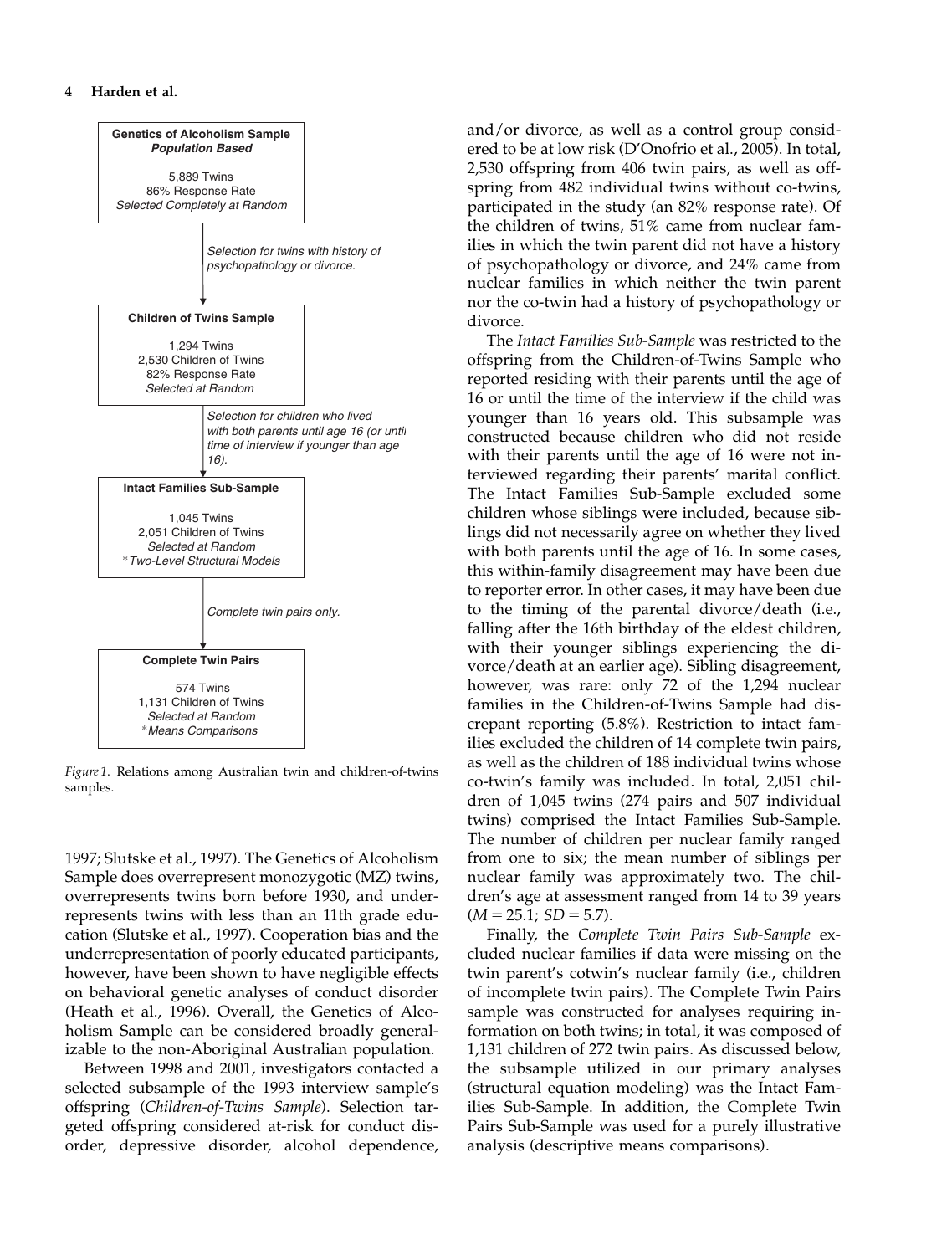## Measures

Zygosity was determined by questionnaire responses concerning physical similarity and frequency of occasions where twins were mistaken for each other. When there was disagreement between co-twins about zygosity or when zygosity assignment was otherwise ambiguous, further information, including photographs, was requested. Comparisons of these zygosity assignments with multilocus genotyping have shown the self-report questions to be 495% accurate (Eaves, Eysenck, & Martin, 1989). In addition, final zygosity assignments from questionnaire responses demonstrated perfect agreement with zygosity assignment based on DNA typing of eight polymorphic markers in a subsample of 190 twin pairs (Duffy, 1994).

Marital conflict frequency and offspring conduct problems were assessed using the Semi-structured Assessment for the Genetics of Alcoholism, OZ Twin 89 Version (SSAGA – OZ), a comprehensive psychiatric interview designed for genetic studies of alcoholism, modified for use over the telephone (Bucholz et al., 1994). The SSAGA is derived from the National Institutes of Mental Health Diagnostic Interview Schedule (DIS; Helzer & Robins, 1988), The Structured Clinical Interview for Diagnostic and Statistical Manual of Mental Disorders – 3rd ed. – revised (DSM – III – R; Spitzer, Williams, Gibbon, & First, 1992), The Schedule for Affective Disorders and Schizophrenia (SADS; Endicott & Spitzer, 1978), The Composite International Diagnostic Interview (Robins et al., 1988), and The HELPER Interview (Coryell, Cloninger, & Reich, 1978). Interrater reliability of the SSAGA for assessment of Conduct Disorder is good (Yules  $Y = .65$ , tetrachoric  $r = .78$ ; Slutske et al., 1997). In addition, the SSAGA's test – retest reliability (over a 15-month interval) for retrospective lifetime diagnoses of conduct disorder is good ( $\kappa$  = .52, Yules  $Y = .68$ , tetrachoric  $r = .78$ ; Slutske et al., 1997). Interviews were administered by trained lay interviewers who were supervised by a trained clinical psychologist. All interviews were audiotaped, and a randomly selected 5% of the interviews were reviewed for quality control and check of coding inconsistencies.

The children of twins reported on their parents' marital conflict, answering two questions: ''How much conflict and tension was there between your parents in your household when you were 6 to 13 [years old]?'' (Tension) and ''How often did your parents fight or argue in front of you?'' (Arguing). Answers to both questions were scored on a 4-point ordinal scale, where higher scores indicated more

frequent marital conflict (Tension: median  $= 2$ ,  $SD = 0.854$ ; Arguing: median = 2;  $SD = 0.968$ ). The polychoric correlation between responses to the two items was .816. Very frequent conflict was somewhat rare: 81.7% of offspring reported ''None'' or ''A little'' conflict and tension, and 71.81% of offspring reported that their parents ''Never'' or ''Sometimes'' argued in front of them. Nevertheless, the proportions of children reporting ''Some'' or ''A lot'' of conflict and tension (19.3%) and that their parents ''Often'' or ''Always'' argued in front of them (28.19%) are roughly consistent with previous research suggesting that approximately 20% of a community sample can be qualitatively characterized as ''discordant'' (Beach, Fincham, Amir, & Leonard, 2005). Marital conflict scores for each child were obtained by summing his or her scores on the two items (median  $= 4$ ;  $SD = 1.603$ ) and then transforming the sums to rank scores. Children in the same nuclear family (i.e., siblings) agreed moderately well on their parents' marital conflict (intraclass correlation  $= .603$  in MZ twin families; .536 in dizygotic [DZ] twin families). The linear and quadratic effects of age accounted for  $<3\%$  of the variance in marital conflict reports. The effects of age and gender on marital conflict reports were partialed before analyses.

Children also retrospectively reported the incidence of DSM – III –R Conduct Disorder symptoms (American Psychiatric Association, 1987), up to age 18 years (or their current age, if under 18 years old). Children answered questions such as the following: ''Did you ever run away from home overnight?'' or ''Did you ever start fires with the intention of causing damage?''. One symptom, forcing another in sexual intercourse, did not figure into the analysis because no participant endorsed it. The modal number of symptoms reported was 0 (26% of males; 45% of females); symptom counts ranged from 0 to 13, out of a maximum 15 possible. Offspring conduct problem scores were obtained by counting the number of endorsed symptoms  $(M = 1.783, SD = 2.064)$  and, for the purposes of structural equation modeling, transforming to rank scores. As suggested by the preponderance of zero symptoms counts, clinical-level pathology was infrequent: approximately 12% of children met diagnostic criteria for Conduct Disorder (American Psychiatric Association, 1994), a prevalence rate consistent with population-based behavior genetic samples in the United States (11.48%; Foley et al., 2004) and in Finland (14.7% in boys and 8.4% in girls; Rose, Dick, Viken, Pulkkinen, & Kaprio, 2004). Accordingly, symptom counts were used in lieu of clinical diagnoses, in order to reflect the full range of outcomes in the general population.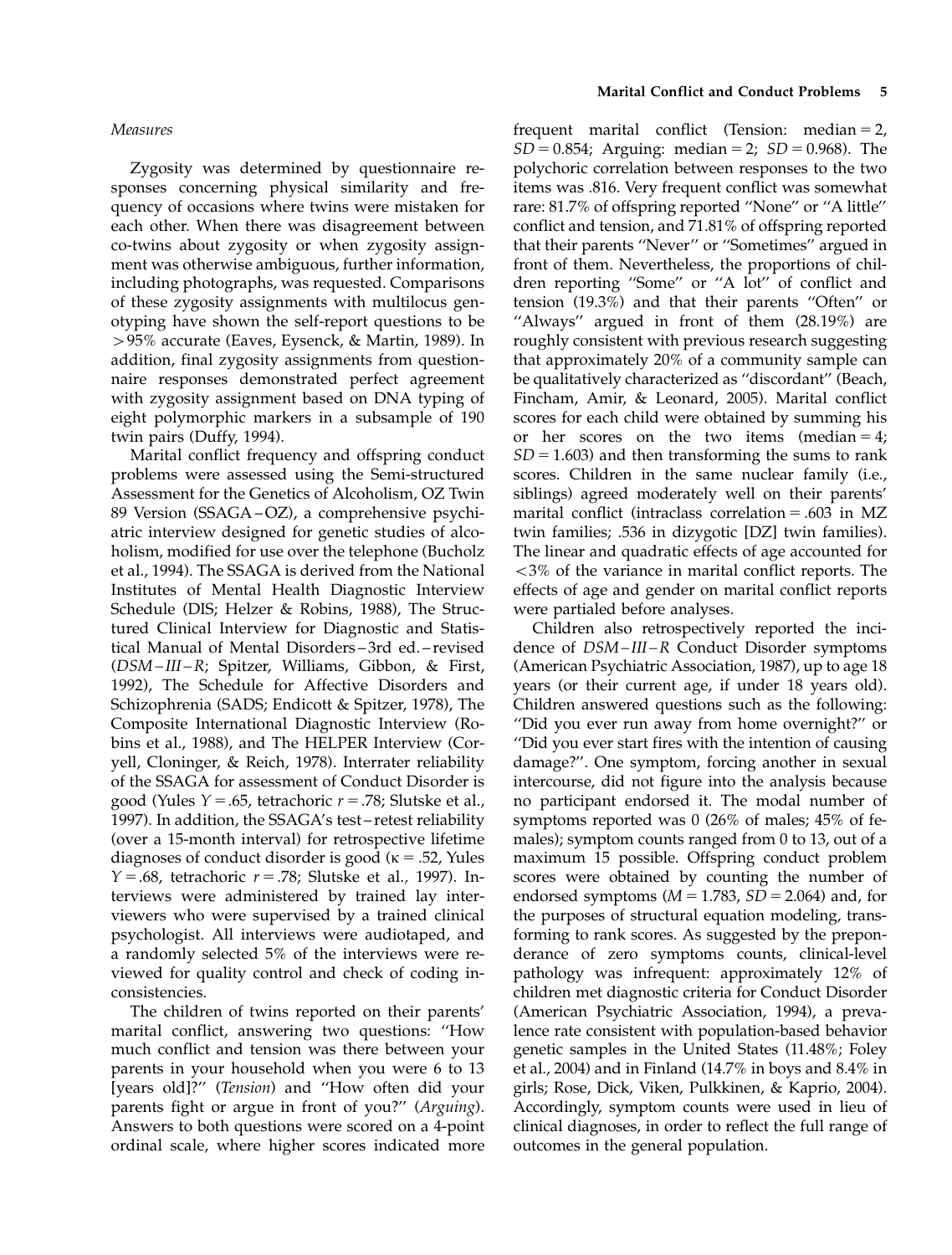Siblings were less similar in conduct problems than in their report of marital conflict (intraclass correlation  $= .237$  for children of MZ twins; .271 for DZ children). Children's conduct problems were modestly but significantly correlated with their reports of tension (polychoric  $r = .175$ ;  $p < .001$ ) and arguments (polychoric  $r = .113$ ;  $p < .001$ ). The effects of gender and age were partialed out of offspring conduct scores before data analysis. The linear and quadratic effects of age accounted for  $\langle 1\% \rangle$  of the variance in reports of childhood conduct problems.

## Correction for Sample Selection

As mentioned above, the Intact Families Sub-Sample was utilized for our primary analyses; however, similar to many genetic epidemiological studies, the Intact Families Sub-Sample is a product of deliberate selection on stratification variables (parental psychiatric history and marital status), in conjunction with potentially nonrandom self-selection. Without addressing this sample selection problem, our analyses may be biased. In general, sample selection may be considered a case of missing data, with data on the variables of interest only present in selected twins and their families (Bechger, Boomsma, & Koning, 2002). Accordingly, sample selection may be considered within Rubin's theory of missing data (Little & Rubin, 1987; Rubin, 1976). Missingness (i.e., selection) is considered ignorable not only when participants are a random sample from the general population (selected completely at random; SCAR) but also when selection depends on the values of other variables, related to the variables of interest, observed in both selected and unselected participants (selected at random; SAR).

As detailed above, the Intact Families Sub-Sample is derived from a larger, population-representative twin sample (the Genetics of Alcoholism Twin Sample), in which multiple sociodemographic and psychiatric characteristics, including the deliberate selection variables, were observed for both selected and unselected twins. Therefore, the Intact Families Sub-Sample may be considered SAR. Following Heath, Madden, and Martin's (1998) procedure for developing and testing models of nonresponse in SAR data, multiple logistic regression was used to identify predictors of whether or not a twin pair (i.e., at least one twin) from the Genetics of Alcoholism Twin Sample participated in the Intact Families Sub-Sample. Pair-wise participation, rather than individual twin participation, was predicted because sample selection occurred on the pair level. Sociodemographic and psychiatric characteristics assessed using the SSAGA-OZ were used as predictors of selection into the Intact Families Sub-Sample (see Bucholz et al., 1994 or Heath et al., 1998 for more details). Dummy variables were used to code for the presence of psychiatric disorders, behaviors related to heavy alcohol use, and family psychiatric history in one or both twins, as well as for cohort categories (see Table 1 for list). Propensity weights were then constructed using the predicted probability of a pair participating in the Intact Family Sub-Sample, as calculated from the logistic regression model (for details on standard methods of data weight construction, see Heath et al., 1998 or Lee, Forthofor, & Lorimor, 1989). Our model for selection was tested by comparing the unweighted and weighted frequency distributions of sociodemographic and psychiatric characteristics in the Intact Families Sub-Sample with the distributions in the Genetics of Alcoholism Sample. Finally, each twin family was weighted appropriately in structural equation modeling. Despite data clustering, all methods for single-level data weighting are applicable, because weights are present at the highest level of clustering only (Asparauhov, 2004).

Table 1 summarizes the observed frequency distributions for sociodemographic characteristics, family history of alcohol use and depression, alcohol use behaviors, and psychiatric disorders of twin pairs participating in the Intact Families Sub-Sample compared with nonselected twins from the population-representative Genetics of Alcoholism Sample. Based on univariate comparisons, selected twin pairs were different from nonselected pairs in multiple respects, including cohort, age, pair gender, family history of alcohol and depression, social phobia, agoraphobia, panic suicidal ideation, major depression, alcohol dependence, conduct disorder, and migraine. Also summarized in Table 1 are partial odds ratios estimated from a multiple logistic regression predicting participation in the Intact Families Sub-Sample. The following were significant predictors of sample selection: (a) cohort; (b) age; (c) concordant for male gender; (d) discordant for twin history of alcohol use; (e) discordant for spouse history of depression; (f) discordant for agoraphobia; (g) discordant for major depression; (h) discordant for alcohol dependence; (i) discordant for conduct disorder; (j) concordant for migraine; (k) concordant for major depression; and (l) discordant for alcohol dependence. Finally, the right-hand columns of Table 1 summarize the frequency distributions for the Intact Families Sub-Sample when pairwise propensity weights were used, which may be used to examine whether data weighting removed differences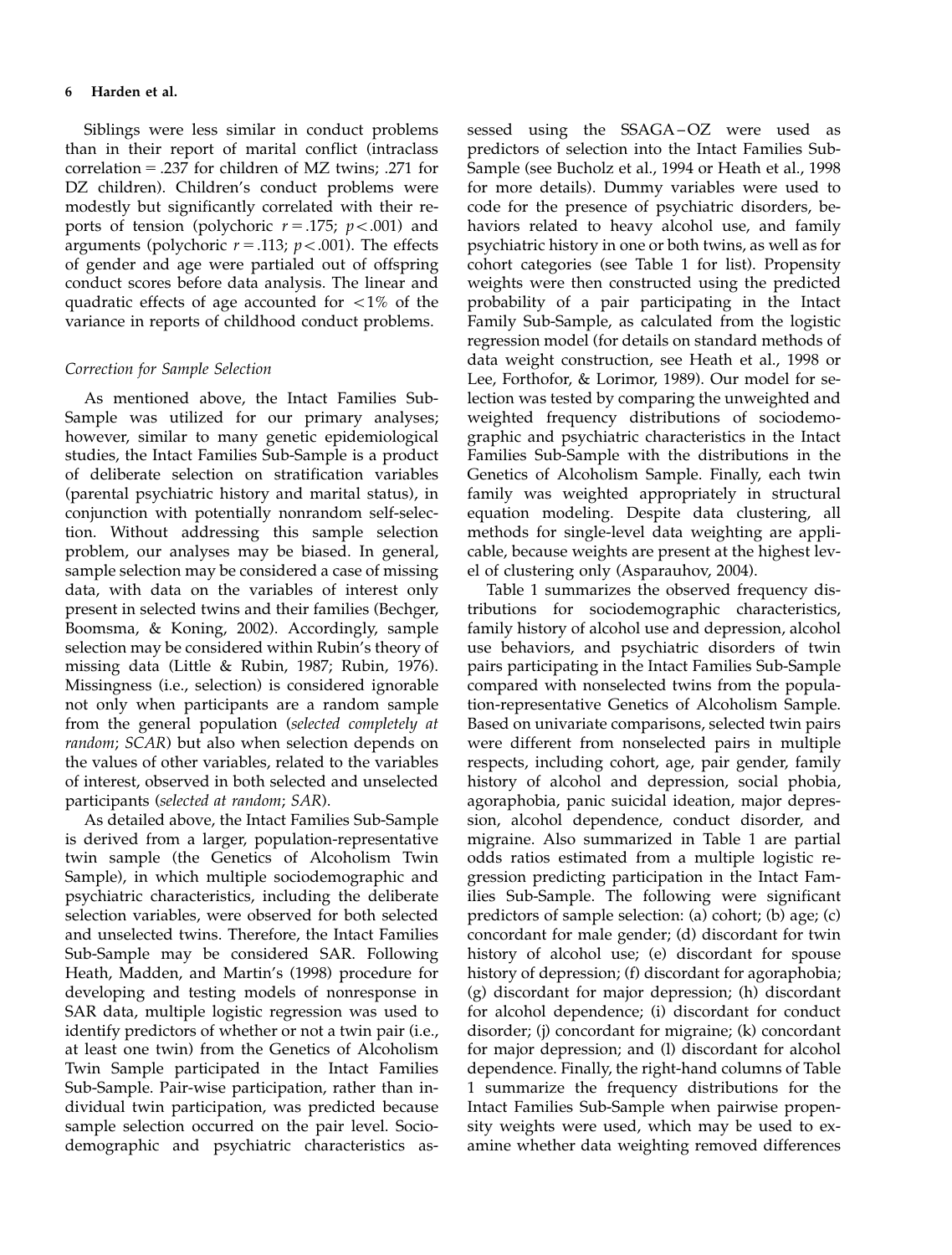### Table 1

Comparison of Sociodemographic and Psychiatric Characteristics of the Genetics of Alcoholism Sample and the Intact Families Sub-Sample, Before and After Data Weighting

|                               | Genetics of<br>Alcoholism<br>Sample (%) | <b>Intact Families</b><br>Sub-Sample (%) | Odds ratios**             | Weighted Intact<br>Families Sub-Sample (%) |
|-------------------------------|-----------------------------------------|------------------------------------------|---------------------------|--------------------------------------------|
| Sociodemographics             |                                         |                                          |                           |                                            |
| Cohort                        |                                         |                                          |                           |                                            |
| Females, under 35             | 23.25                                   | $4.61*$                                  | 1.0                       | 18.04                                      |
| Females, 35-45                | 19.28                                   | $31.75*$                                 | $17.62$ $(11.65 - 26.65)$ | 22.99                                      |
| Females, over 45              | 25.19                                   | $31.50*$                                 | $52.45(30.30 - 90.80)$    | 21.19                                      |
| Males, under 35               | 15.35                                   | $1.28*$                                  | $0.20(0.09 - 0.44)$       | 17.77                                      |
| Males, 35-45                  | 9.04                                    | $16.52*$                                 | $8.28(4.66 - 14.70)$      | 11.56                                      |
| Males, over 45                | 7.90                                    | $14.34*$                                 | 39.54 (20.25 - 77.20)     | 8.45                                       |
| Age (mean)                    | 43.59                                   | $45.53*$                                 | $0.92(0.91 - 0.94)$       |                                            |
| Pair gender                   |                                         |                                          |                           |                                            |
| Male-male                     | 17.83                                   | $24.84*$                                 | $2.54(1.56 - 4.15)$       | 20.74                                      |
| Female-male                   | 25.76                                   | $21.77*$                                 |                           | 27.61                                      |
| Female-female                 | 56.41                                   | 53.29*                                   | 1.0                       | $51.65*$                                   |
| Discordant pairs              |                                         |                                          |                           |                                            |
| Family alcohol use history    |                                         |                                          |                           |                                            |
| Twin                          | 11.18                                   | 12.29                                    | $0.77(0.51 - 0.99)$       | $16.08*$                                   |
| Father                        | 10.70                                   | 11.27                                    |                           | 18.89*                                     |
| Mother                        | 2.92                                    | 2.94                                     |                           | 2.30                                       |
| Spouse                        | 12.30                                   | $16.90*$                                 |                           | 14.42                                      |
| Family depression history     |                                         |                                          |                           |                                            |
| Twin                          | 27.88                                   | $35.98*$                                 |                           | 31.30                                      |
| Father                        | 17.51                                   | 19.85                                    |                           | $6.57*$                                    |
| Mother                        | 23.48                                   | 24.33                                    |                           | 28.93*                                     |
| Spouse                        | 20.59                                   | 29.83*                                   | $1.33(1.07-1.65)$         | 23.77                                      |
| Agoraphobia                   | 5.41                                    | 6.15                                     | $0.57(0.35-0.93)$         | 5.99                                       |
| Panic                         | 1.64                                    | 2.69                                     | $\overline{\phantom{0}}$  | 1.39                                       |
| Social phobia                 | 3.20                                    | $4.87*$                                  |                           | 3.37                                       |
| Other phobias                 | 2.72                                    | 4.10                                     |                           | 2.88                                       |
| Abstain from alcohol          | 3.37                                    | 3.33                                     |                           | 3.04                                       |
| High-frequency drinking       | 27.44                                   | 31.50                                    |                           | 28.25                                      |
| High-density drinking         | 19.71                                   | 20.23                                    | $\overline{\phantom{0}}$  | 21.31                                      |
| High maximum number of drinks | 20.51                                   | 17.67                                    |                           | $17.10*$                                   |
| Migraine                      | 38.94                                   | 35.21                                    |                           | $33.71*$                                   |
| Suicidal ideation             | 3.81                                    | $6.53*$                                  |                           | $6.57*$                                    |
| Major depression              | 31.41                                   | $40.97*$                                 | $1.52(1.22 - 1.90)$       | 35.39*                                     |
| Alcohol dependence            | 13.54                                   | $21.25*$                                 | $2.06(1.55 - 2.74)$       | $18.26*$                                   |
| Conduct disorder              | 8.53                                    | $13.44*$                                 | $1.79(1.29 - 2.49)$       | $10.99*$                                   |
| Concordant pairs              |                                         |                                          |                           |                                            |
| Family alcohol use history    |                                         |                                          |                           |                                            |
| Twin                          | 1.16                                    | $2.69*$                                  |                           | $3.78*$                                    |
| Father                        | 8.57                                    | $14.21*$                                 |                           | 13.27*                                     |
| Mother                        | 1.32                                    | $2.69*$                                  |                           | 2.01                                       |
| Spouse                        | 0.84                                    | 1.54                                     |                           | 0.76                                       |
| Family depression history     |                                         |                                          |                           |                                            |
| Twin                          | 6.65                                    | $12.55*$                                 |                           | $9.04*$                                    |
| Father                        | 5.57                                    | $8.19*$                                  |                           | 0.39                                       |
| Mother                        | 8.89                                    | $16.39*$                                 |                           | 9.83                                       |
| Spouse                        | 1.80                                    | $4.23*$                                  |                           | 2.18                                       |
| Agoraphobia                   | 0.20                                    | $1.66*$                                  |                           | 0.67                                       |
| Panic                         | 0.00                                    | $0.26*$                                  |                           | 0.06                                       |
| Social phobia                 | 0.08                                    | 0.38                                     |                           | 0.15                                       |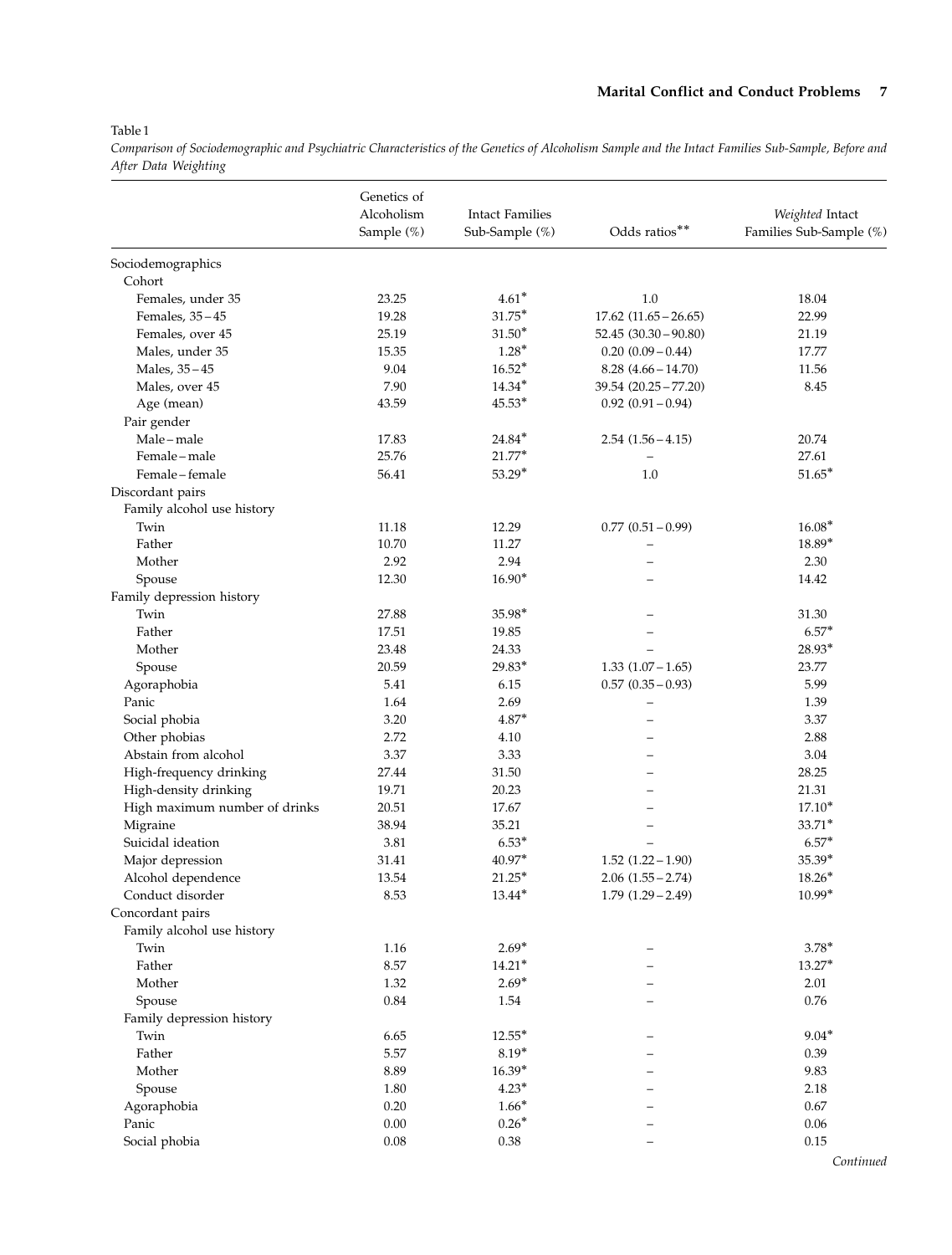Table 1. (Contd)

|                               | Genetics of<br>Alcoholism<br>Sample (%) | Intact Families<br>Sub-Sample (%) | Odds ratios**       | Weighted Intact<br>Families Sub-Sample (%) |
|-------------------------------|-----------------------------------------|-----------------------------------|---------------------|--------------------------------------------|
| Other phobias                 | 0.08                                    | 0.26                              |                     | 0.12                                       |
| Abstain from alcohol          | 0.72                                    | 1.15                              |                     | 0.75                                       |
| High-frequency drinking       | 10.34                                   | 14.21                             |                     | $15.05*$                                   |
| High-density drinking         | 3.73                                    | 4.87                              |                     | $6.91*$                                    |
| High maximum number of drinks | 4.49                                    | 3.33                              |                     | $7.27*$                                    |
| Migraine                      | 19.79                                   | $32.52*$                          | $1.47(1.15-1.88)$   | $28.26*$                                   |
| Suicidal ideation             | 0.16                                    | $0.77*$                           |                     | 0.39                                       |
| Major depression              | 8.05                                    | $15.36*$                          | $1.46(1.02-2.09)$   | $12.15*$                                   |
| Alcohol dependence            | 2.80                                    | $5.51*$                           | $2.19(1.23 - 3.91)$ | $6.34*$                                    |
| Conduct disorder              | 1.44                                    | $3.20*$                           |                     | $2.58*$                                    |

*Note.* DZ = dizygotic; MZ = monozygotic.<br>\*Univariate comparisons with nonselected participants from the Genetics of Alcoholism Sample are significant,  $p$ <.05.<br>\*\*All listed odds ratios are significantly different from 1; ratios for remaining predictors are not shown.

between selected and nonselected participants. Of the significant predictors of sample selection identified by multiple logistic regression, differences in mean age, as well as frequency differences in cohort, concordance for male gender, discordance for spouse history of depression, and discordance for agoraphobia were removed by data weighting. In addition, frequency differences in discordance for twin history of alcohol use, major depression, alcohol dependence, and conduct disorder; and concordance for migraine, major depression, and alcohol dependence were substantially reduced, although univariate comparisons remained statistically significant. Residual differences in the frequency of psychiatric disorders may be evident even after data weighting because the probability of selection was heavily driven by sociodemographic characteristics, particularly cohort, as illustrated by the extreme odds ratios associated with cohort dummy variables.

#### Results

#### Descriptive Means Comparison

In order to illustrate the within-twin pair association between marital conflict and conduct problems, we compared the mean number of conduct problems (raw, not rank-transformed, symptom counts) in four groups of children: (a) children whose parents and whose parents' co-twins (i.e., the children's aunts/uncles) both had low-conflict marriages ( $n = 823$  children of 197 twin pairs); (b) children whose parents had a low-conflict marriage but whose parents' co-twins had a high-conflict marriage  $(n = 132 \text{ children of } 29 \text{ twin pairs});$  (c) children whose

parents had a high-conflict marriage but whose cotwins had a low-conflict marriage  $(n = 141 \text{ children})$ from 37 twin pairs); and (d) children whose parents and whose parents' cotwins both had high-conflict marriages ( $n = 35$  children from 9 twin pairs). Lowand high-conflict marriages were dichotomized by summing each child's ratings of his or her parents' marital conflict on the two survey items and averaging these sums over all the siblings in a nuclear family, yielding a single score for each twin's marital conflict that ranged between 2 and 8. Twins whose scores were  $\leq 4$  (the median score) were classified as low conflict; otherwise, they were classified as high conflict.

The means' comparisons were conducted separately in MZ and DZ twin families from the Complete Twin Pairs Sub-Sample. (Information on both twins was necessary to classify children into groups accurately). No formal significance tests were conducted because observations were nonindependent and the inclusion of variable numbers of children per nuclear family weighted some families more heavily than others. This analysis was intended only to illustrate the within-twin pair association between conflict and conduct problems, and it should be considered entirely descriptive. Unweighted data were used for this analysis, because it did not involve inferential statistics.

The key comparison is the difference in means between the children of twins who are discordant for their level of marital conflict (second and third groups): Does the twin with higher marital conflict than his or her co-twin have children with more conduct problems? To the extent that influences specific to the twin (including marital conflict, non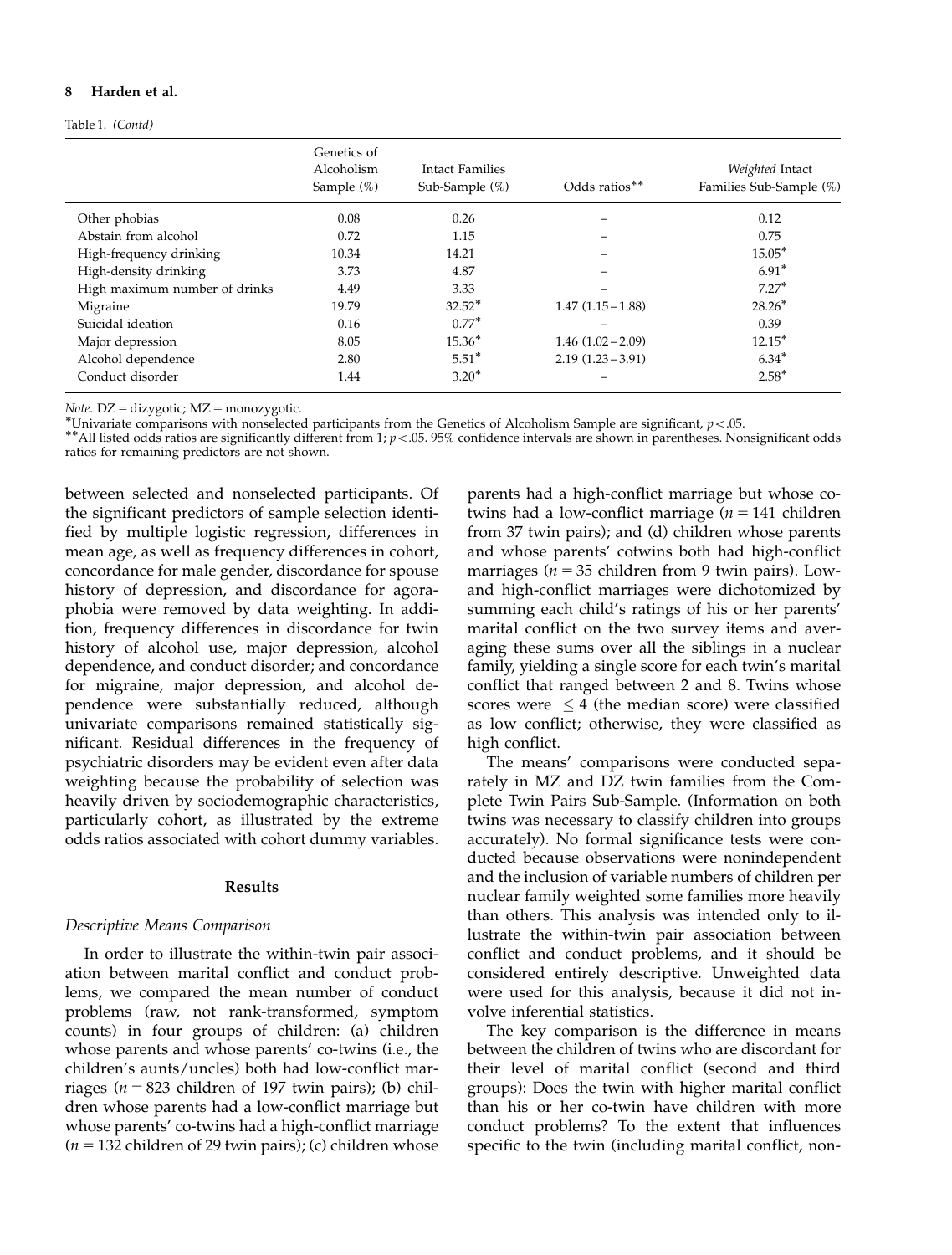shared environmental influences, and the genetic and environmental influences of the twin spouse) are associated with children's conduct problems, a mean difference between the second and third groups will be evident. If environmental influences shared by twins, such as demographic variables, account for the association between conflict and conduct problems, no mean difference will be evident between children of twins discordant for marital conflict. If genetic influences account for the association between conflict and conduct problems, there will be a greater mean difference evident in the DZ twin family comparison, wherein genetic influences on the twin parents are partially controlled, than in MZ twin families, wherein the genetic influences on the twin parents are completely controlled.

Table 2 shows the mean number of conduct problems in children grouped according to the level of conflict in the marriages of their parents (labeled parental) and their parents' twins (labeled avuncular). The overall pattern of the means is consistent with the conclusion that the association between children's conduct problems and parents' marital conflict is accounted for by common genetic liabilities. The children in the first group, with low parental and avuncular conflict, were unrelated to the children in the fourth group, with high parental and avuncular conflict. This comparison, then, is confounded by genetic and environmental differences between families. The mean number of conduct problems tended to increase with higher overall amounts of conflict in the twin family, with children whose parents and parents' co-twins had a lowconflict marriage having the lowest mean number of conduct problems and children whose parents and parents' co-twins had a high-conflict marriage having the highest mean number of conduct problems. The within-twin pair association is illustrated by the

Table 2

Mean Number of Conduct Disorder Symptoms by Parental and Avuncular Level of Conflict, in Complete Twin Pairs Sub-Sample

|                                                                                                                                              | MZ twins'<br>children            |                                  | DZ twins'<br>children            |                                  |
|----------------------------------------------------------------------------------------------------------------------------------------------|----------------------------------|----------------------------------|----------------------------------|----------------------------------|
| Family pattern                                                                                                                               | М                                | SD                               | М                                | SD                               |
| 1. Parental low – avuncular low<br>2. Parental low – avuncular high<br>3. Parental high – avuncular low<br>4. Parental high - avuncular high | 1.652<br>1.983<br>1.857<br>2.536 | 2.072<br>1.925<br>1.782<br>2.937 | 1.695<br>1.589<br>2.203<br>3.143 | 2.015<br>1.731<br>2.290<br>1.952 |

 $Note. DZ = \text{disygotic}; MZ = \text{monozygotic}.$ 

Only children of complete twin pairs are included.

comparison between children of discordant twin pairs (second and third groups). In MZ twin families, children whose parents had a low-conflict marriage but whose parents' co-twins had a high-conflict marriage did not tend to have fewer conduct problems than those children whose parents had a highconflict marriage but whose parents' co-twins' had a low-conflict marriage—a comparison that controls for genetic and environmental influences shared by twin parents. In DZ twin families, however, children whose parents had a low-conflict marriage but whose parents' co-twins had a high-conflict marriage did tend to have fewer conduct problems than those children whose parents had a high-conflict marriage but whose parents' co-twins' had a low-conflict marriage. The DZ twin family comparison controls for all shared environmental influences on the twin parent but only 50% of genetic influences. The difference between the pattern evident in MZ families and DZ families thus provides initial evidence that genetic influences account for the association between marital conflict frequency and conduct problems.

#### Two-level Structural Equation Models

Description. In contrast to the first, purely descriptive analysis, our second analysis was designed to estimate more rigorously the relative roles of genetic and environmental selection factors in intergenerational associations between marital conflict frequency and conduct problems. Previous investigations using the Children-of-Twins design have utilized either multivariate structural equation models (SEM) including only one child per twin parent (e.g., D'Onofrio et al., 2003; Heath et al., 1985) or hierarchical linear models (HLM) including multiple children per twin parent (e.g., D'Onofrio et al., 2005; Mendle et al., 2006). The advantage of the former is explicit quantification of latent genetic and environmental influences on the parental phenotype, but the exclusion of all but one child per nuclear family does not allow the examination of parity differences in child adjustment and sacrifices power (D'Onofrio et al., 2003). The advantage of the latter is an increase in power to estimate intergenerational paths, but HLM results are difficult to parameterize in terms of genetic or environmental latent variables (but see McArdle & Prescott, 2005). In order to capitalize on the advantages of both of these methods, we utilized an analytic strategy that combined the explicit quantification of latent variables provided by multivariate SEM with the accommodation of multiple children per nuclear family: two-level SEM. Our two-level SEM is illustrated in Figure 2.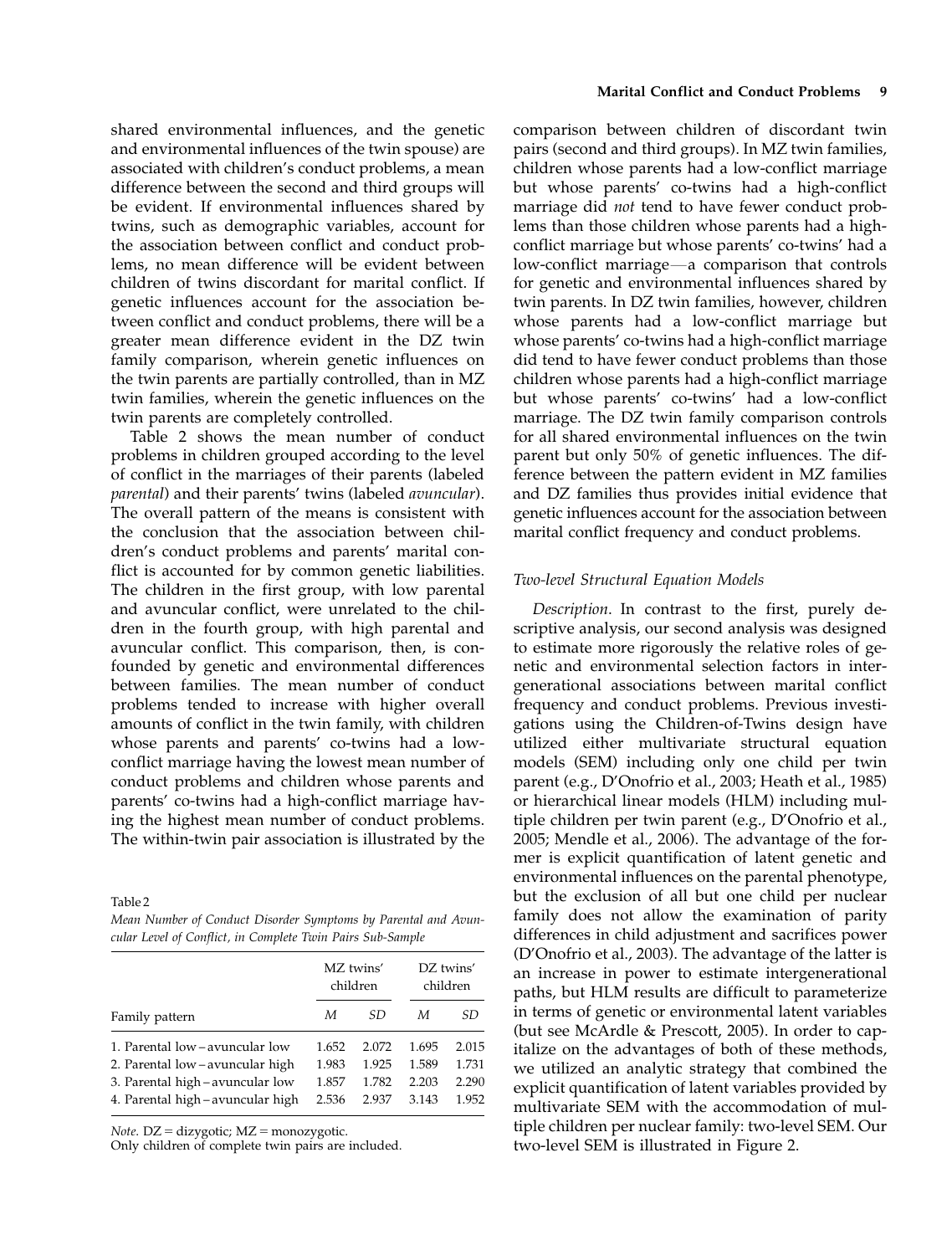

Figure 2. Two-level structural model of marital conflict and conduct problems. x represents marital conflict frequency; y represents conduct problems. Alphabetical subscripts indicate measurement of the ith child in the jth nuclear family in the kth twin family. Filled circles on the "Within" level represent random intercepts. Double-headed curved arrows over  $A$ ,  $C$ , and  $E$  components represent estimated variances.

The top portion of the model, labeled ''Within,'' reflects relationships within the nuclear family. The nuclear families of the first and second members of each twin pair are represented separately, with the children of the first members of each twin pair on the left and the children of the second members of each twin pair on the right. The conduct problems of the ith child in the jth nuclear family of the kth twin family  $(y_{ijk})$  are predicted by the frequency of his or her own exposure to marital conflict  $(x_{ijk})$ , as represented by the path labeled  $w$ , and by the average number of conduct problems in his or her nuclear family, that is, the random intercept represented by the circle at the end of the  $w$  path. To the extent the child who reports more marital conflict than his or her siblings also reports more conduct problems than his or her siblings, this is reflected in the  $w$  path.

The bottom portion of the model, labeled ''Between,'' reflects relationships between nuclear families (within-twin pairs). The average levels of marital conflict in each nuclear family are represented here by the circles labeled  $\bar{x}_{0jk}$  and  $\bar{x}_{0jk}$ . In addition, similar to the standard twin design path model, the variance in average marital conflict is decomposed into three components: variance due to additive genetic influences (A), variance due to other environmental influences shared by twins (C), and variance unique to each twin  $(E)$ . By definition, C variance is completely shared by twins, while 50% of A variance is shared by DZ twins and 100% of A variance is shared by MZ twins. Readers may be more familiar with a twin model parameterization in which the  $A$ ,  $C$ , and  $E$  components are standardized and the paths from them freely estimated. The current model is simply a reparamaterization with the paths fixed to one and the variances freely estimated. Because the paths are fixed to one, the scale of each component is defined by the marital conflict variable, and the total variance in marital conflict is the sum of the estimated variances of the  $A$ ,  $C$ , and E components. Dividing the estimated variance of A by the total variance of average marital conflict yields the familiar heritability proportion,  $h^2$ . For more detail concerning variations on twin and family models, see Neale and Cardon, 1992. Note that averaging the reports of all the children in each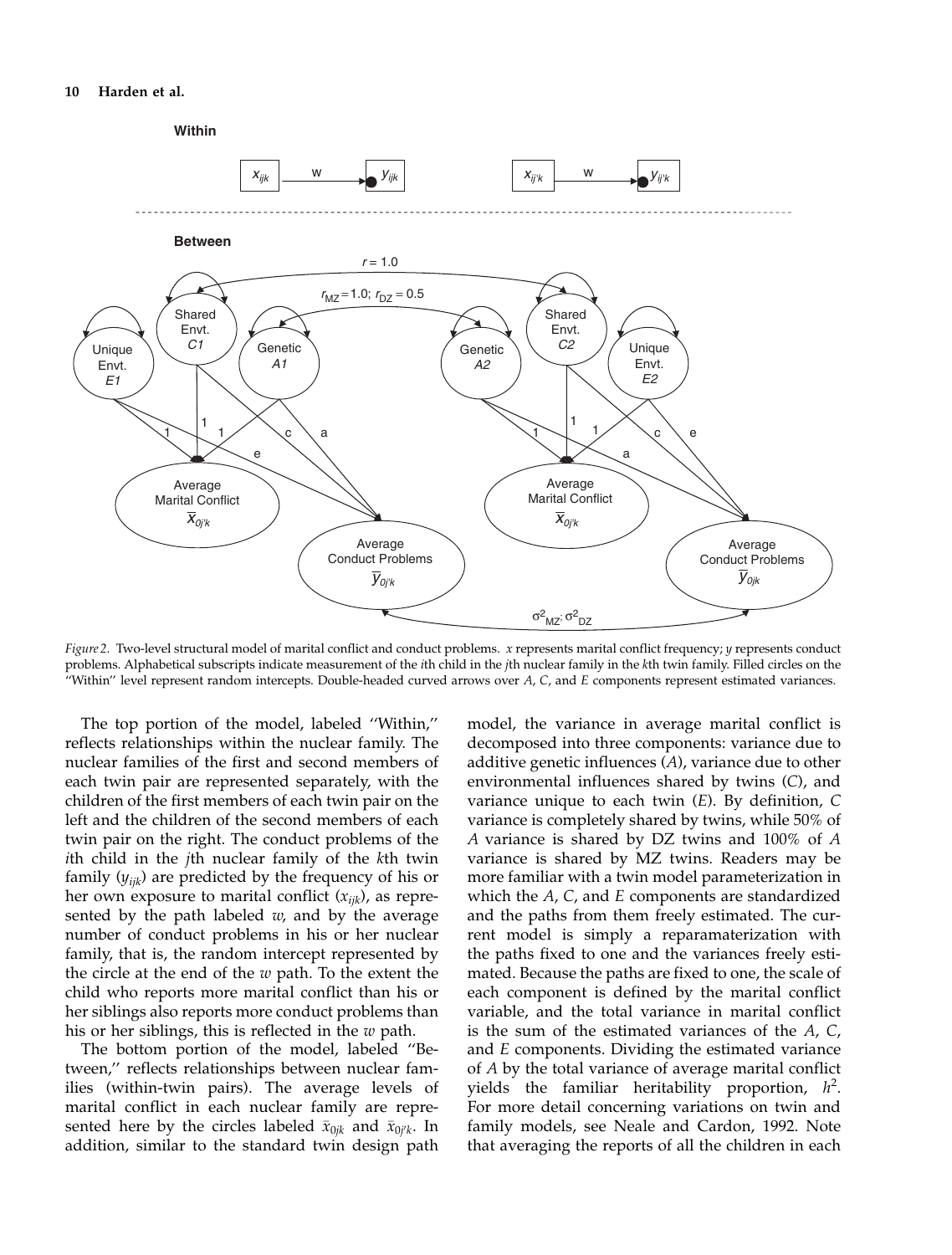nuclear family aggregates information on each couple's marital conflict from up to six independent reporters.

The average nuclear family conduct problems are regressed on the variance components of the parents' marital conflict- $A$ , C, and E. The regression of conduct problems on A (a) represents the effect of genetic variance in marital conflict on children's conduct problems. The regression of conduct problems on C (c) represents the impact of the shared environmental variance in marital conflict on conduct problems. The regression of conduct problems on  $E$  (e) estimates the effect of unique environmental variance in marital conflict on conduct problems. Because the genetic relatedness of cousins differs by zygosity, the residual covariance between nuclear families' average conduct problems is estimated separately for MZ and DZ twin pairs.

All of the parameters of the two-level ACE model are theoretically justified, but they are not necessarily identified (D'Onofrio et al., 2003). If the variance of a component of parents' conflict is negligible, then that component cannot mediate the relationship between parent and child. If a variance component is zero, then the path from that component to the children's conduct problems is dropped. In order to ensure model identification, we began by only estimating the variance of the  $A$ ,  $C$ , and  $E$  components of the mean marital conflict frequency reported by all the children in a nuclear family. We then proceeded by estimating intergenerational paths only from those variance components with nonnegligible contributions to the parental phenotype.

All two-level SEMs were fit to data from the Intact Families Sub-Sample, using pairwise propensity weights to correct for sample selection. The significance of each individual path was tested by fitting a series of nested models and examining the differences in fit. All two-level structural models were fit using MPlus (Muthén & Muthén, 1998–2004). Each twin pair and their respective children were weighted with the pairwise weights described above. Models were compared using two measures of goodness of fit, BIC and RMSEA, as well as differences in chi-square. BIC is an information-theoretic fit criterion that estimates the Bayes factor, the ratio of posterior to prior odds in comparisons of a model with a saturated one (Raftery, 1993; Schwarz, 1978). BIC outperforms other fit criteria in its ability to discriminate between multivariate behavior genetic models, particularly for complex model comparisons in large samples, and is more robust to distributional misspecifications (Markon & Krueger, 2004). Interpretation of BIC values is entirely comparative, with

lower values of BIC indicating a better model fit. RMSEA measures error in approximating data from the model per model parameter (Steiger, 1990). RMSEA values of  $<.05$  indicate a close fit, and values up to .08 represent reasonable errors of approximation. Browne and Cudeck (1993) have argued that the RMSEA provides very useful information about the degree to which a given model approximates population values. Differences in model chi-square are themselves distributed as chi-square, with df equal to the difference between the models' df.

The variability in conduct problems explained by marital conflict frequency can be assessed using the proportional reduction in prediction error, or  $\overline{R}^2$ . In the two-level case considered here, there are two components of error: (a) deviations of individual children's conduct problems from their nuclear family mean; and (b) deviations of nuclear families' mean conduct problems from the overall population mean. Accordingly, we can define two concepts of ''variance explained'': (a) proportional reduction of error for predicting an individual child's conduct problems, referred to here as Within  $R^2$ , and (b) proportional reduction of error for predicting a nuclear family's mean conduct problems, referred to here as *Between*  $R^2$  (Snijders & Bosker, 1994). Snijders and Bosker (1999) give a complete treatment of how suitable multilevel estimates for  $R^2$  can be calculated manually; the estimates shown here are calculated automatically by the Mplus software.

Interpretation. The e path is the key test of the within-twin pair association. If the member of the MZ twin pair who experiences more marital conflict than his or her co-twin has children with more average conduct problems than the children of the cotwin, an association that controls for genetic and environmental influences on the twin, this is reflected in e. Remember that MZ twins are identical for both genetic influences (A) and the shared environment (C). MZ twins differ only in their values for the latent variable E, with higher values for E indicating high frequencies of marital conflict relative to one's co-twin. The regression of child conduct problem on E, then, estimates the degree to which child conduct problems are predicted by differences in marital conflict between MZ twin pairs. (In lieu of estimating an e path, some previous SEMs of the Children-of-Twins design (e.g., D'Onofrio et al., 2003; Silberg & Eaves, 2004) have fit a direct ''causal'' path from the parental phenotype to the child phenotype. The present model is a functionally identical reparameterization of a ''direct path'' model (D'Onofrio et al., 2003). Indeed, if such a ''direct path'' were estimated it would be identical to e.)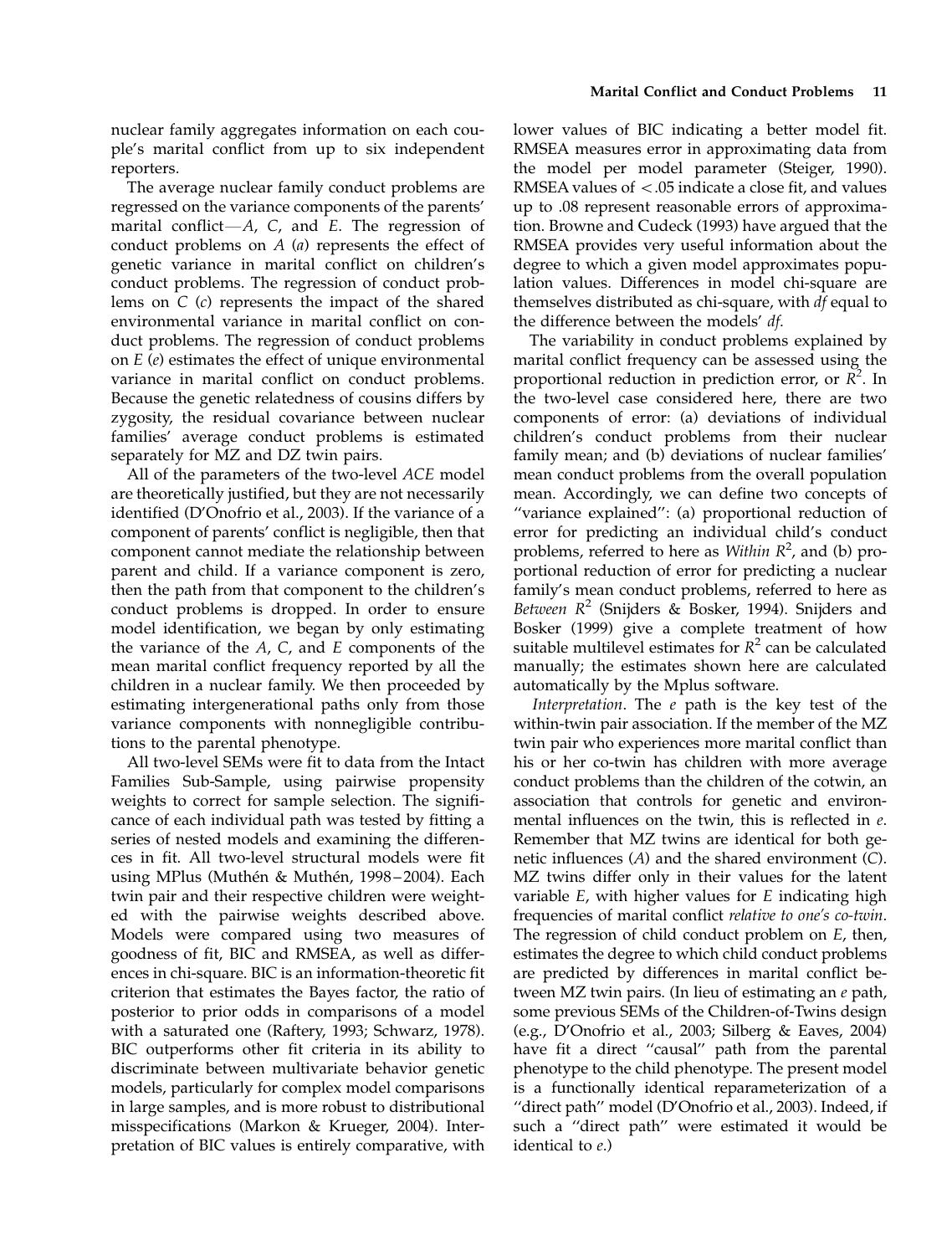The roles of genetic and shared environmental selection effects are estimated in the  $a$  and  $c$  paths. If discordant twins have children with similar numbers of conduct problems—that is, it does not seem to matter whether a child's parent or his aunt/uncle engage in frequent conflict—this is reflected in the "selection effect" paths,  $a$  and  $c$ . Furthermore, if the children of discordant MZ twins have more similar numbers of conduct problems than the children of discordant DZ twins, this is reflected in the genetic path from parent to child, a. It is important to note that the a path is not testing whether there are genetic influences on conduct problems, which is hardly in dispute (Slutske et al., 1997), but to what extent these genetic influences on child conduct underlie the association with marital conflict.

The results of the two-level parental models are summarized in the left columns of Table 3. The first parental model estimated the variances of the additive genetic (A), shared environmental (C), and nonshared environmental (E) components of the twins' marital conflict. The negative estimated variance for C was not surprising, given that the correlation between DZ twins' marital conflict ( $r_{DZ}$  = .035) was less than half the MZ twin correlation ( $r_{\text{MZ}}$  = .398). A negative C variance is evidence for epistatic or other nonadditive genetic effects.

We fit a second parental model that estimated only the variances of  $A$  and  $E$  and fixed the variance of  $C$  to zero. Judging from the fit indices listed in Table 3,

#### Table 3

Estimated Parameters of Parental and Intergenerational Models, in Intact Families Sub-Sample

|                                                       |           | Parental models | Intergenerational models |           |           |  |
|-------------------------------------------------------|-----------|-----------------|--------------------------|-----------|-----------|--|
| Fit index                                             | ACE       | AE.             | Model 1                  | Model 2   | Model 3   |  |
| BIC                                                   | 5,331.460 | 5,328.565       | 9,652.926                | 9,650.151 | 9,653.785 |  |
| <b>RMSEA</b>                                          | 0.090     | 0.091           | 0.063                    | 0.062     | 0.064     |  |
| $\chi^2$                                              | 75.079    | 76.387          | 105.647                  | 107.076   | 110.710   |  |
| df                                                    | 9         | 10              | 25                       | 26        | 26        |  |
| Between $R^2$                                         |           |                 | 0.150                    | 0.239     | 0.139     |  |
| Parameter                                             |           |                 |                          |           |           |  |
| w                                                     |           |                 | $0.130*$                 | $0.137*$  | $0.130*$  |  |
| A                                                     | $0.555*$  | $0.264*$        | $0.261*$                 | $0.280*$  | 0.180     |  |
| $\mathcal{C}$                                         | $-0.261$  | $\Omega$        | $\Omega$                 | $\Omega$  | 0         |  |
| E                                                     | $0.362*$  | $0.391*$        | $0.397*$                 | $0.377*$  | $0.470*$  |  |
| $\mathfrak a$                                         |           |                 | $0.295*$                 | $0.387*$  | 0         |  |
| $\ell$                                                |           |                 | 0.098                    | $\Omega$  | 0.227     |  |
| $\sigma^2(\bar{x}_{0jk}, \bar{x}_{0j'k})_{MZ}$        |           |                 | 0.072                    | 0.060     | 0.070     |  |
| $\sigma^2(\bar{x}_{0ik}, \bar{x}_{0j'k})_{\text{DZ}}$ |           |                 | $-0.038$                 | $-0.041$  | 0.040     |  |

Note.  $R^2$  values represent proportion of between-family variance in conduct problems accounted for.  $^*p \leq .05.$ 

fixing the variance of C to zero did not significantly decrease the fit of the model. The change in chi-square was statistically insignificant ( $\Delta \chi^2 = 1.308$ ,  $\Delta d\bar{f} = 1$ ,  $p = .253$ ). From the estimates of this second parental model, additive genetic influences accounted for approximately 40% of the variance in marital conflict. Nonshared environmental influences accounted for the remaining 60% of the variance in marital conflict. These results suggest that both genetics and the unique environment contribute to parents' marital conflict, thus confirming the need to study the consequences of marital conflict in a way that takes into account genetic selection effects.

The next series of intergenerational models examined the relationships between the genetic and nonshared environmental influences involved in the parents' marital conflict and children's outcomes. The variance of C remained fixed at zero for all intergenerational models; consequently, the  $c$  path could not be estimated. The results of these models are summarized in the right columns of Table 3.

Model 1 included the variances of A and E, as well as the paths w, a, and e. The w (w = .130; 95% CI = .059 – .200) path indicates that there was a small child-specific effect of marital conflict frequency, such that children who reported more frequent conflict than their siblings were slightly more likely to report conduct problems. The interpretation of the  $w$  path is ambiguous, as it can reflect a causal effect of marital conflict exposure on a child's conduct problems, a reverse causal effect of a child's behavior problems on exposure to marital conflict, or reporter bias (children reported both on conduct problems and marital conflict). The  $w$  path accounted for only 1% of the variance in conduct problems within nuclear families. The small percentage of variance accounted for suggests that the minimal child-specific effect can be attributed to reporter bias. The small magnitude of this effect is consistent with previous research that has found no significant effect of child-specific exposure to marital conflict (Jenkins, Simpson, Dunn, Rosbash, & O'Connor, 2005).

On the between level of Model 1, the estimated a path (*a* = .295; 95% CI = .004 – .587) indicates that the intergenerational relationship between marital conflict and conduct problems may be attributable, at least in part, to genetic factors. The e path, however, was both smaller  $(e = .098)$  and not significantly different from zero  $(95\% \text{ CI} = -.074 \text{ to } .270)$ , suggesting that direct environmental exposure to marital conflict may play a smaller role in children's conduct problems. The relative importance of the  $a$  and  $e$  paths will be better clarified by subsequent model fitting.

To further assess the significance of the  $a$  and  $e$  paths, the next model dropped the  $e$  path and tested the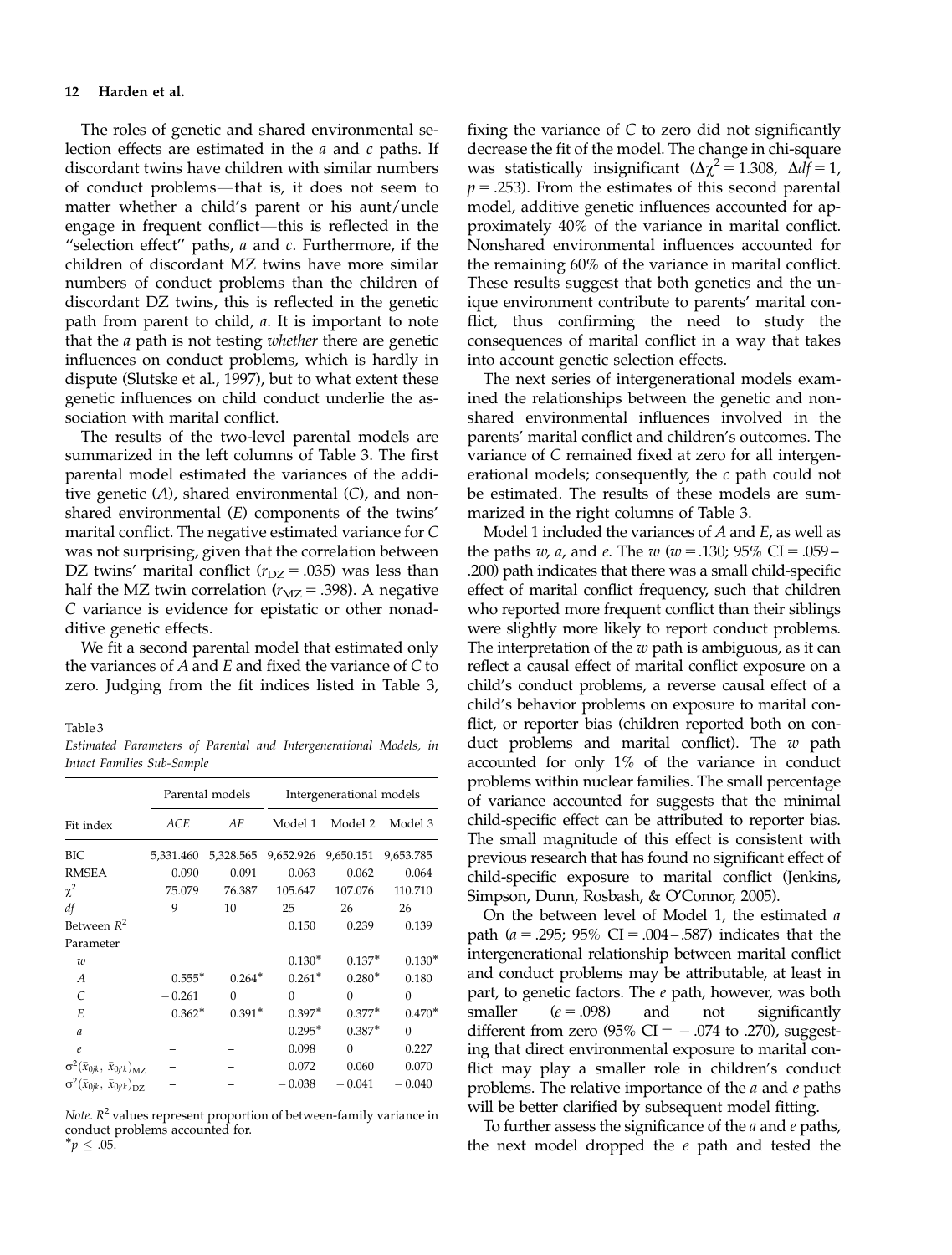consequent changes in model fit. As can be seen in the indices of model fit in the top of Table 3, dropping the  $e$ path in Model 2 resulted in marginal decreases in the BIC and RMSEA. Furthermore, the chi-square difference test  $(\Delta \chi^2 = 1.429, \Delta df = 1)$  was nonsignificant  $(p = .232)$ , indicating that the *e* path could be dropped without detriment to model fit. In other words, the inclusion of the  $e$  path did not substantially contribute to the prediction of children's conduct problems. The a path remained significantly different from zero  $(a = .387; 95\% \text{ CI} = .103 - .671).$ 

Model 3 dropped the a path, which increased the precision with which the  $e$  path was estimated  $(e = .227; 95\% \text{ CI} = .054 - .400)$ . Dropping the *a* path, however, resulted in marginal increases in the AIC and RMSEA compared with Model 1. In addition, the chi-square difference test for Model 3 ( $\Delta \chi^2$  = 5.053,  $\Delta df = 1$ ) was significant (p = .025), indicating that eliminating the genetic path significantly worsened the fit of the model. The inclusion of the genetic path was important in the prediction of children's conduct problems. Thus, Model 2 provided the best, most parsimonious fit to the data. In all models, the residual covariance between cousins' average conduct problems, estimated separately by zygosity was not significantly different from zero.

Overall, twins were very different with respect to the conflict in their marriages, but their children's conduct problems was predicted better by the genetic liabilities that were common to the twins than by the phenotypic differences between them. The genetic components of marital conflict accounted for about 20% of the total variance in conduct problems between nuclear families.

#### Discussion

## Genetic and Nonshared Environmental Influences on Marital Conflict

Results from our parental models indicate that genetic factors substantially influence marital conflict, consistent with previous work demonstrating genetic influence on marital status, marital satisfaction, and divorce (Jockin et al., 1996; Johnson et al., 2004; McGue & Lykken, 1992; Spotts et al., 2004). In contrast, twins' shared environment, a component that includes demographic and family-of-origin features shared by twins, does not significantly influence marital conflict. Differences between twins, however, account for over half the variance in marital conflict, as might be expected, given that twins have different spouses with whom to argue.

As mentioned previously, there are no genes ''for'' arguing with one's spouse. While these results demonstrate that the genotype ultimately influences marital conflict, genetic influences are mediated through more proximate psychosocial variables, such as personality, temperament, or psychopathology. Consequently, the magnitude of genetic influences and ''which'' genes are involved may be influenced by variables that moderate the relation of proximate psychosocial variables with conflict, such as gender or culture. For example, because marital interactions involve culturally prescribed gender roles, certain personality traits in women may be more strongly associated with marital conflict than in men, just as certain personality traits in women are more strongly associated with divorce than in men (Jockin et al., 1996). To the extent that genetic influences on marital conflict are mediated through personality, the magnitude of genetic influence would differ across genders. Similarly, the psychosocial variables that may mediate the link between genotype and marital conflict in the Australian sample may differ in other nationalities or ethnic groups, as marital conflict is, at least in part, a culturally situated phenomenon.

## Genetic Selection in the Intergenerational Association Between Marital Conflict and Conduct Problems

Intergenerational SEMs and a descriptive means analysis suggest that the association between marital conflict and children's conduct problems is accounted for by children's inheritance of genetic liabilities common to their psychopathology and their parents' conflict. There was no association between marital conflict and conduct problems within the children of discordant twin pairs, suggesting that genetic influences shared by twins better predict child conduct problems than twin-specific variables. There was indeed an association between marital conflict and conduct problems within nuclear families; however, the negligible variance in conduct problems accounted for by within-nuclear family variation in exposure to marital conflict, in conjunction with the failure to find a within-twin pair effect, suggests that the child-specific effect reflects reporter bias, rather than a causal effect of conflict on conduct problems or a reverse causal effect of child conduct problems on marital conflict.

It seems likely that, at least to some extent, the genetic factors involved in intergenerational association between marital conflict and child conduct problems are related to parental antisocial behavior. This suggestion is mirrored in the literature on anti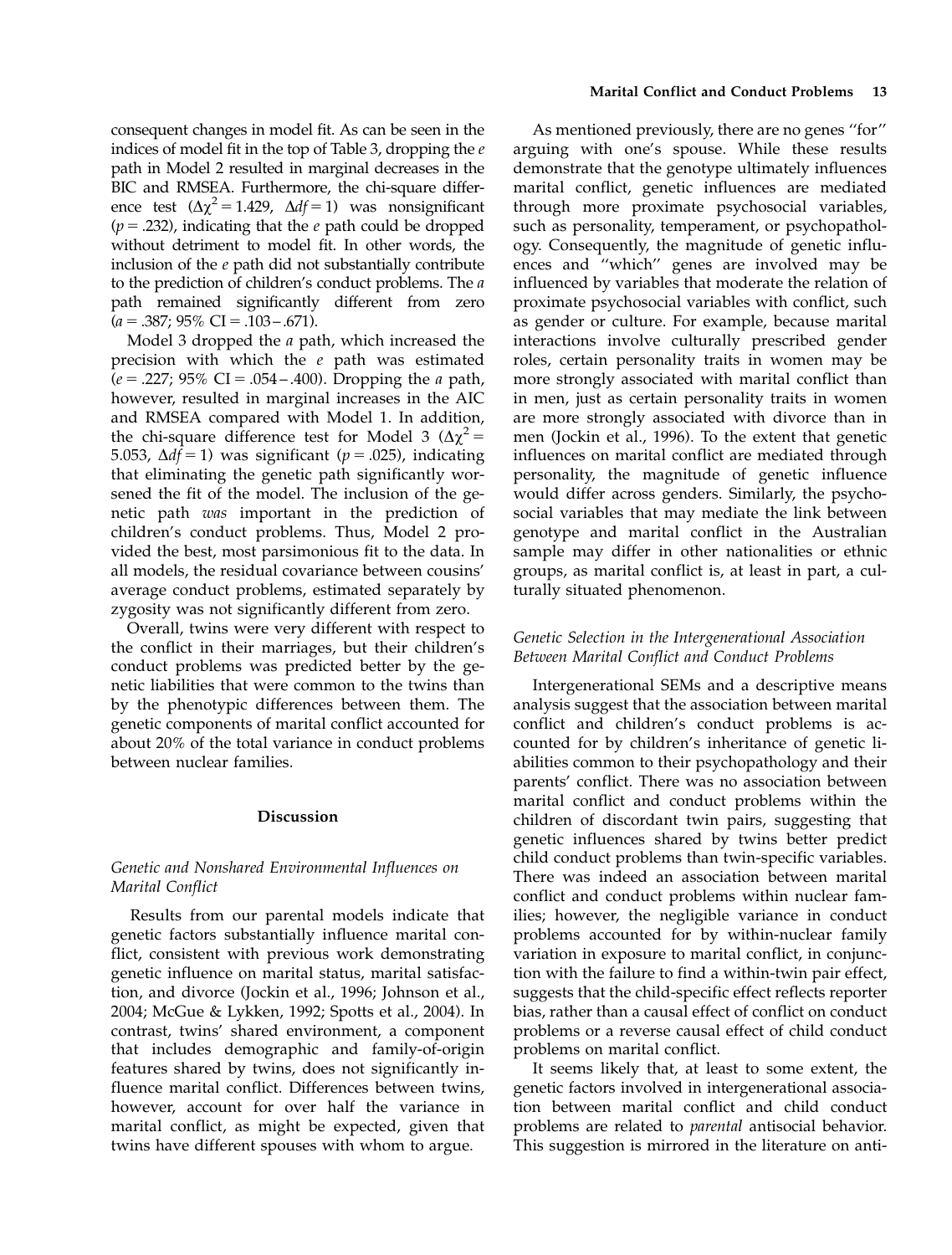social behavior: children with behavior problems are likely to grow into antisocial adults (Robins, 1966), who then experience high levels of marital conflict (Smith & Farrington, 2004) and pass on their genetic liabilities to the next generation (Slutske et al., 1997).

In addition, the genetic factors involved may confer vulnerability to adverse environmental experiences, such as marital conflict (gene-environment interaction). The present model subsumes genetic differences in vulnerability to environmental risk under genetic main effects, thus considerably oversimplifying the etiology of conduct problems. Moving beyond this oversimplification, however, to a more comprehensive model of the interplay between genetic influences and exposure to marital conflict is no simple task, in part because most existing methods for the analysis of gene – environment interaction entail the assumption that the measured environment is free of genetic influence. As demonstrated in this paper, this is not the case for marital conflict. Eaves and his colleagues (Eaves & Erkanli, 2003; Eaves, Silberg, & Erkanli, 2003) have described Markov Chain Monte Carlo models capable of resolving genetic influences on the likelihood of and vulnerability to environmental experiences. Such models may offer a way forward for future research on the interplay between genetics and aspects of the family environment such as marital conflict.

## Methodological Considerations

Limitations in the measurement of marital conflict. Marital conflict is a multidimensional phenomenon, various aspects of which may be related to child adjustment via different processes (Zimet & Jacob, 2001). The present research assessed the frequency of marital conflict, but previous authors have argued that assessing the nature of marital conflict—including the level of hostility, the degree of resolution, and the relevance of the content for the  $child$ (ren) $-$ is critical to a comprehensive understanding of the relation between conflict and child adjustment (Goodman, Barfoot, Frye, & Belli, 1999; Grych, Seid, & Fincham, 1992). It is important to note, then, that significant relations between other conflict dimensions and child conduct problems may be evident even after accounting for genetic transmission; our results cannot be generalized beyond marital conflict frequency.

Another limitation of our measurement of marital conflict was our reliance on telephone interviews rather than potentially more reliable methods, such as observation or diaries, which are prohibitively difficult in a sample of this size. We concede that

retrospective reports of childhood experiences are problematic, but there is support for our contention that our measurement of marital conflict frequency is adequate. First, prior research has found children's retrospective reports of family conflict on a single survey item at age 18 to be significantly associated with prior, contemporaneous maternal ratings of family conflict (Henry, Moffitt, Caspi, Langley, & Silva, 1994). Second, the large intraclass correlation among siblings' reports of marital conflict frequency (.663) indicates that multiple independent adult reporters are converging on a shared report of childhood experience, and decomposition of marital conflict frequency into genetic and environmental components was performed on a latent variable representing that shared experience. Third, despite the large age range of participants, linear and quadratic effects of age predicted  $\langle 3\% \rangle$  of the variance in marital conflict reports. Finally, even with inflated error variance due to a small number of items, our results accounted for over 20% of the between-family variance in children's conduct problems, an association consistent with effect sizes commonly found in marital conflict research. Future research, however, should examine whether a significant relation between marital conflict and child conduct problems is evident when using more rigorous or reliable measurement strategies.

Limitations in the Children-of-Twins design. The Children-of-Twins design requires extremely large samples in order to have adequate statistical power. Because our statistical power was limited, we did not analyze potential moderators of the association between genetic influences on marital conflict and child conduct problems, such as the gender of the child. For example, genetic liabilities toward affective dysregulation or behavioral disinhibition may be less likely to be expressed as conduct problems in female children than male children because of gender socialization processes. Future research on the effects of marital conflict should examine how moderators such as gender interact with associated genetic liabilities.

In addition, marital conflict is a dyadic phenotype jointly determined by the characteristics of both spouses, whereas shared environmental and genetic influences of only the twin parents are controlled in the present model. The inability to control for genetic influences of the spouses on both marital conflict and on the children of twins complicates the interpretation of results. The power of the Children-of-Twins design to resolve the extent to which intergenerational associations reflects biological inheritance hinges on comparing the correlation of children's adjustment with parental characteristics and the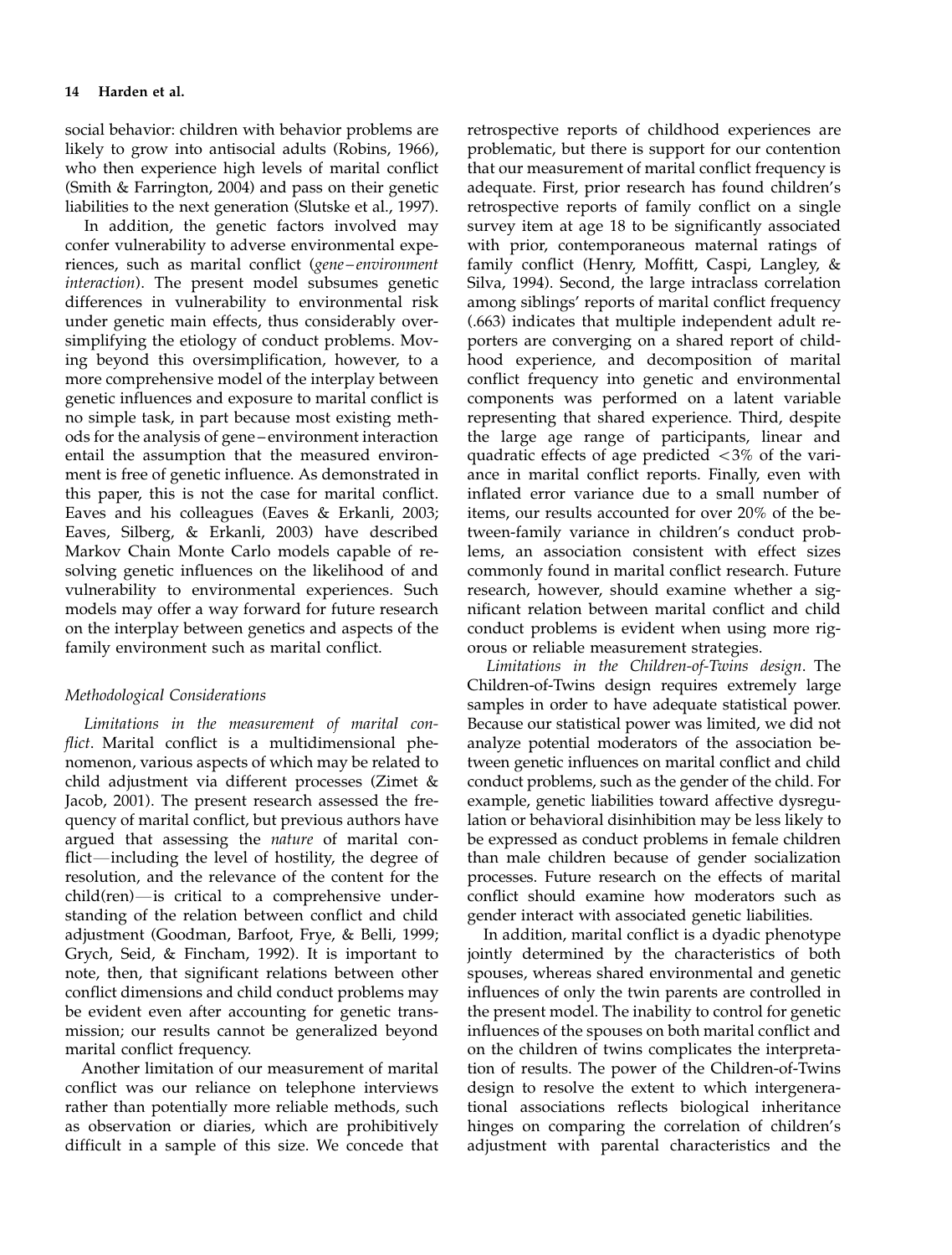correlation of children's adjustment with avuncular characteristics (Eaves, Silberg, & Maes, 2005; Heath et al., 1985; Nance & Corey, 1976). For dyadic phenotypes such as marital conflict, however, the former correlation reflects causation and the genetic influence of both parents, whereas the latter correlation reflects only the genetic influence of the twin parent. Consequently, even when there is a no environmental effect, a within-twin pair association between parental characteristic and child outcome may be evident, leading to false causal conclusions. In other words, the within-twin pair environmental variance may be confounded by the genetic influence of the spouse (Eaves et al., 2005). More relevant to the present results, the reverse situation, in which a true environmental effect is masked by the unmeasured genetic influence of the spouse, is also possible. A masked environmental effect may only arise, however, if the genetic influence of the spouse is in the opposite direction as the environmental effect (i.e., a suppressor effect).

The unresolved questions surrounding how to interpret Children-of-Twins data underscore the conclusion that even sophisticated behavioral genetic designs have limitations. We will never be able to simulate the rigor of randomized experimentation with correlational data. At best, we can think of the nuclear families of twins as a type of matched control group, with which we can test epidemiological associations that are evident when comparing unrelated families. Even with limitations, however, the application of the Children-of-Twins design to the study of marital conflict and its effects on children is a methodological improvement on previous investigations that have been unable to control for any potential genetic confounds.

#### Future Research

Child-onset versus adolescent-onset conduct problems. Antisocial behavior that begins in childhood and persists throughout development may be considered theoretically and etiologically distinct from antisocial behavior that is limited to adolescence only (Moffitt, 1993). Furthermore, early-onset antisocial behavior is substantially more heritable than adolescent-onset antisocial behavior (Taylor, Iacono, & McGue, 2000). Given this distinction, the processes underlying associations between marital conflict and conduct problems may differ according to the type of antisocial behavior. For example, frequent marital conflict may be related to persistent, early-onset conduct problems primarily through genetic selection effects, while it may be related to adolescencelimited conduct problems primarily through direct environmental causation.

The present research has not differentiated among children with conduct problems according to age of onset because we lack the statistical power to estimate age-of-onset moderation effects. Furthermore, we included children, aged 14 – 18 years, who had not yet passed through the adolescent risk period for developing antisocial behavior. Those young participants who did not report an earlier childhood history of conduct problems but who later developed adolescent conduct problems were counted as asymptomatic, thus underestimating the rate of adolescent-limited conduct problems in the current sample. The limitations of the current investigation, with regard to power and sample composition, preclude our ability to detect an environmental effect of marital conflict specific to adolescent-limited pathology, but taxonomic distinctions between early-onset and adolescence-limited antisocial behavior suggest that future research consider these separately.

Interparental conflict in nonintact families. Similar to much of the literature on marital conflict, the present study investigated interparental conflict within intact marital relationships only, a restriction that has two critical implications. First, by excluding the families of couples who eventually divorce we may have underestimated the prevalence of severe marital conflict and consequently biased estimates of the relation between conflict and child adjustment, a notable limitation of the current project. Second, the processes underlying the association between conflict and children's adjustment may differ in nonintact families. Interparental conflict may be more severe in families who eventually divorce and may persist beyond the duration of the marital relationship. Extremely high levels of interparental conflict, experienced in conjunction with parental divorce, may indeed cause poorer adjustment in children, an effect we could not observe in our sample of intact families. In addition, a stronger genetic effect may be evident in nonintact families, as a sample of divorced parents would likely include parents with more severe genetic liabilities for antisocial behavior and other psychopathology. Overall, children in nonintact families experience both heightened environmental stress and inherit greater genetic liabilities than do children in intact families. Future genetically informed research should investigate the relative magnitude of environmental and genetic risks in predicting the adjustment of children in nonintact families.

#### Conclusions

Our results do not indicate that marital conflict is irrelevant or innocuous in children's lives. Chil-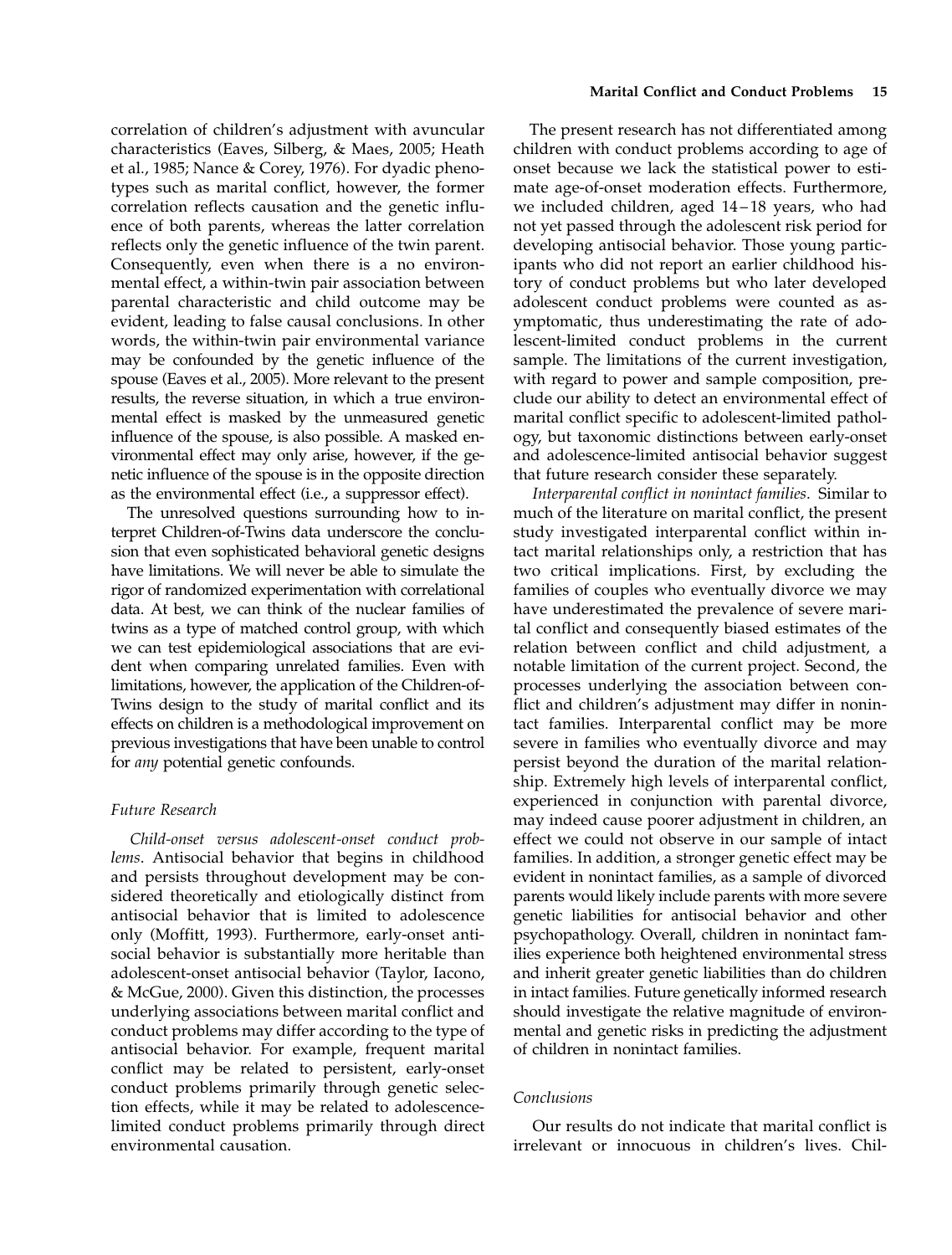dren's reactions to their parents' conflict are demonstrations of distress (El-Sheikh et al., 1989), regardless of whether these reactions solidify into stable, problematic modes of behavior. Marital conflict also increases the likelihood of parental divorce, a disruptive event that is associated with children's psychopathology within twin pairs (D'Onofrio et al., 2005). Furthermore, our investigation was limited to children's conduct problems. It remains to be seen whether associations of marital conflict with other forms of maladjustment, such as internalizing or substance use disorders (Emery, 1982), can be replicated using behavior genetic or other quasi-experimental designs.

### References

- Amato, P. R. (1996). Explaining the intergenerational transmission of divorce. Journal of Marriage and the Family, 58, 628 – 640.
- American Psychiatric Association (1987). Diagnostic and statistical manual of mental disorders (3rd rev. ed.). Washington, DC: American Psychiatric Association.
- Arsenault, L., Moffitt, T. E., Caspi, A., Taylor, A., Rijsdijk, F. V., Jaffee, S. R., et al. (2003). Strong genetic effects on cross-situational antisocial behaviour among 5-year old children according to mothers, teachers, examiner-observers, and twins' self-reports. Journal of Child Psychology and Psychiatry, 44, 832 – 848.
- Asparauhov, T. (2004). Weighting for unequal probability of selection in multilevel modeling. Mplus web notes: No. 8.
- Beach, S. R. H., Fincham, F. D., Amir, N., & Leonard, K. E. (2005). The taxometrics of marriage: Is marital discord categorical? Journal of Family Psychology, 19, 276 – 285.
- Bechger, T. M., Boomsma, D. I., & Konig, H. (2002). A limited dependent variable model for heritability estimation with non-random ascertained samples. Behavior Genetics, 32, 145 – 151.
- Booth, A., & Amato, P. R. (2001). Parental predivorce relations and offspring postdivorce well-being. Journal of Marriage and the Family, 63, 197 – 212.
- Browne, M. W., & Cudeck, R. (1993). Alternative ways of assessing model fit. In K. A. Bollen & J. S. Long (Eds.), Testing structural equation models (pp. 136 – 162). Thousand Oaks, CA: Sage.
- Bucholz, K. K., Cloninger, C. R., Dinwiddie, S. H., Hesselbrock, V. M., Nurnberger, J. L., Reich, T., et al. (1994). A new, semi-structured psychiatric interview for use in genetic linkage studies: A report on the reliability of the SSAGA. Journal of Studies of Alcohol, 55, 149 – 158.
- Champion, L. A., Goodall, G., & Rutter, M. (1995). Behaviour problems in childhood and stressors in early adult life: I. A 20-year follow-up of London school children. Psychological Medicine, 25, 231 – 246.
- Chipuer, H. M., Plomin, R., Pedersen, N. L., McClearn, G. E., & Nesselroade, J. R. (1993). Genetic influence on family environment: The role of personality. Developmental Psychology, 29, 110-118.
- Coryell, W., Cloninger, C. R., & Reich, T. (1978). Clinical assessment: Use of nonphysician interviewers. Journal of Nervous and Mental Disorders, 166, 599 – 606.
- Counts, C. A., Nigg, J. T., & Stawicki, J. A. (2005). Family adversity in DSM – IV ADHD combined and inattentive subtypes and associated disruptive behavior problems. Journal of the American Academy of Child and Adolescent Psychiatry, 44, 690 – 698.
- Cummings, E. M. (1987). Coping with background anger in early childhood. Child Development, 58, 976-984.
- Cummings, E. M., & Davies, P. T. (1994). Children and marital conflict: The impact of family dispute and resolution. New York: Guilford Press.
- Cummings, E. M., & Davies, P. T. (2002). Effects of marital conflict on children: Recent advances and emerging themes in process-oriented research. Journal of Child Psychology and Psychiatry, 43, 31-63.
- Dick, D. M., Johnson, J. K., Viken, R. J., & Rose, R. J. (2000). Testing between-family associations in within-family comparisons. Psychological Science, 11, 409 – 413.
- Dodge, K. A., & Pettit, G. S. (2003). A biopsychosocial model of the development of chronic conduct problems in adolescence. Developmental Psychology, 39, 349 – 371.
- D'Onofrio, B. M., Turkheimer, E. N., Eaves, L. J., Corey, L. A., Berg, K., Solaas, M. H., et al. (2003). The role of the Children of Twins design in elucidating causal relations between parent characteristics and child outcomes. Journal of Child Psychology and Psychiatry, 44, 1130 – 1144.
- D'Onofrio, B., Turkheimer, E., Emery, R., Slutske, W., Heath, A., Madden, P., et al. (2005). A genetically informed study of marital instability and its association with offspring psychopathology. Journal of Abnormal Psychology, 114, 570 – 586.
- Duffy, D. L. (1994). Asthma and allergic diseases in Australian twins and their families. Ph.D. thesis, University of Queensland, Australia.
- Du Rocher Schudlich, T. D., Papp, L. M., & Cummings, E. M. (2004). Relations of husbands' and wives' dysphoria to marital conflict resolution strategies. Journal of Family Psychology, 18, 171 – 183.
- Eaves, L. J., & Erkanli, A. (2003). Markov chain Monte Carlo approaches to analysis of genetic and environmental components of human developmental change and  $G \times E$  interaction. Behavior Genetics, 33, 279 – 299.
- Eaves, L. J., Eysenck, H. J., & Martin, N. G. (1989). Genes, culture, and personality: An empirical approach. London: Academic Press.
- Eaves, L. J., Silberg, J., & Erkanli, A. (2003). Resolving multiple epigenetic pathways to adolescent depression. Journal of Child Psychology and Psychiatry, 44, 1006 – 1014.
- Eaves, L. J., Silberg, J., & Maes, H. (2005). Revisiting the children of twins: Can they be used to resolve the environmental effects of dyadic parental treatment on child behavior? Twin Research, 8, 283 – 290.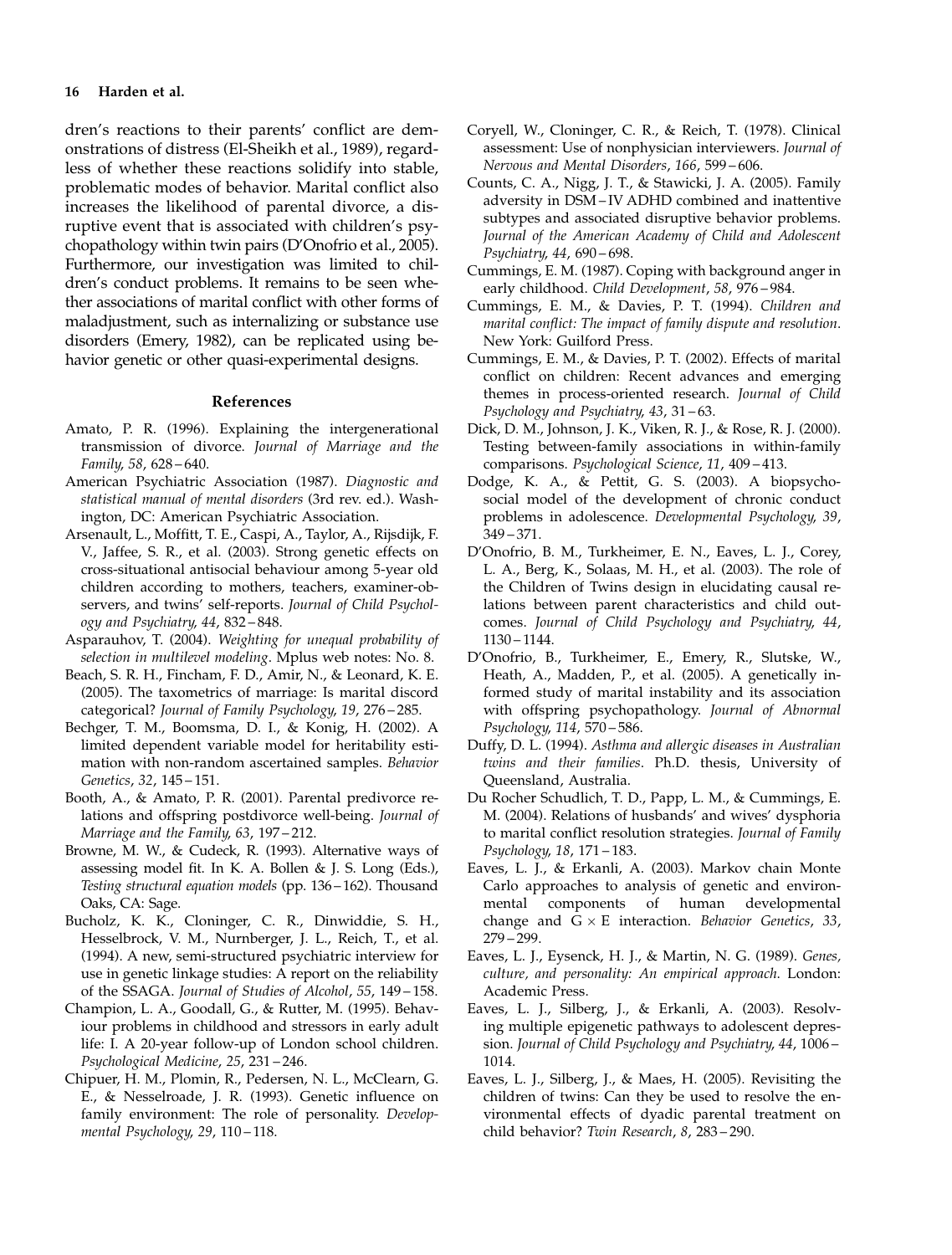- El-Sheikh, M., Cummings, E. M., & Goetsch, V. L. (1989). Coping with adults' angry behavior: Behavioral, physiological, and verbal responses in preschoolers. Developmental Psychology, 25, 490 – 498.
- Emery, R. E. (1982). Interparental conflict and the children of the discord and divorce. Psychological Bulletin, 92,  $310 - 330.$
- Emery, R. E., Waldron, M., Kitzmann, K. M., & Aaron, J. (1999). Delinquent behavior, future divorce or nonmarital childbearing, and externalizing behavior among offspring: A 14-year prospective study. Journal of Family Psychology, 13, 568 – 579.
- Endicott, J., & Spitzer, R. L. (1978). A diagnostic interview: The schedule for affective disorders and schizophrenia. Archives of General Psychiatry, 35, 837 – 844.
- Fincham, F. D., Grych, J. H., & Osborne, L. N. (1994). Does marital conflict cause child maladjustment? Direction and challenges for longitudinal research. Journal of Family Psychology, 8, 128 – 140.
- Foley, D. L., Eaves, L. J., Wormley, B., Silberg, J. S., Maes, H. H., Kuhn, J., et al. (2004). Childhood adversity, monoamine oxidase A genotype, and risk for conduct disorder. Archives of General Psychiatry, 61, 738 – 744.
- Frick, P. J., & Loney, B. R. (2002). Understanding the association between parent and child antisocial behavior. In R. J. McMahon & R. D. Peters (Eds.), The effects of parental dysfunction on children (pp. 105 – 126). New York: Kluwer Academic/Plenum Publishers.
- Goodman, S. H., Barfoot, B., Frye, A. A., & Belli, A. M. (1999). Dimensions of marital conflict and children's social problem-solving skills. Journal of Family Psychology, 13, 33 – 45.
- Gottesman, I. I., & Bertelsen, A. (1989). Confirming unexpressed genotypes for schizophrenia. Archives of General Psychiatry, 46, 867 – 672.
- Grych, J. H., & Fincham, F. D. (1990). Marital conflict and children's adjustment: A cognitive-contextual framework. Psychological Bulletin, 108, 267 – 290.
- Grych, J. H., Seid, M., & Fincham, F. D. (1992). Assessing marital conflict from the child's perspective: The children's perception of interparental conflict scale. Child Development, 62, 558 – 572.
- Heath, A. C., Bucholz, K. K., Madden, P. A. F., Dinwiddie, S. H., Slutske, W. S., Bierut, L. J., et al. (1997). Genetic and environmental contributions to alcohol dependence risk in a national twin sample: Consistency of finding in women and men. Psychological Medicine, 27, 1381 – 1396.
- Heath, A. C., Kendler, K. S., Eaves, L. J., & Markell, D. (1985). The resolution of cultural and biological inheritance: Informativeness of different relationships. Behavior Genetics, 15, 439-465.
- Heath, A. C., Madden, P. A. F., Bucholz, K. K., Slutske, W. S., Bierut, L. J., & Martin, N. G. (1996 June). Assessing the effects of cooperation bias and attrition in longitudinal psychiatric genetic research. Paper presented at the meeting of the Behavior Genetics Association, Pittsburgh, PA.
- Heath, A. C., Madden, P. A., & Martin, N. G. (1998). Assessing the effects of cooperation bias and attrition in

behavioral genetic research using data weighting. Behavior Genetics, 28, 415 – 427.

- Helzer, J. E., & Robins, L. N. (1988). The Diagnostic Interview Schedule: Its development, evolution, and use. Social Psychiatry and Psychiatric Epidemiology, 23,  $6 - 16.$
- Henry, B., Moffitt, T. E., Caspi, A., Langley, J., & Silva, P. A. (1994). On the ''remembrance of things past'': A longitudinal evaluation of the retrospective method. Psychological Assessments, 6, 92 – 101.
- Jacob, T., Waterman, B., Heath, A., True, W., Bucholz, K. K., Haber, R., et al. (2003). Genetic and environmental effects on offspring alcoholism: New insights using an offspring-of-twins design. Archives of General Psychiatry, 60, 1265 – 1272.
- Jenkins, J., Simpson, A., Dunn, J., Rosbash, J., & O'Connor, T. G. (2005). Mutual influence of martial conflict and child behavior problems: Shared and non-shared family risks. Child Development, 76, 24 – 39.
- Jockin, V., McGue, M., & Lykken, D. T. (1996). Personality and divorce: A genetic analysis. Journal of Personality and Social Psychology, 71, 288-299.
- Johnson, J. G., Cohen, P., Kasen, S., Smailes, E., & Brook, J. S. (2001). Association of maladaptive parental behavior with psychiatric disorder among parents and their offspring. Archives of General Psychiatry, 58, 453 – 460.
- Johnson, W., McGue, M., Krueger, R. F., & Bouchard, T. J. (2004). Marriage and personality: A genetic analysis. Journal of Personality and Social Psychology, 86, 285 – 294.
- Kim-Cohen, J., Moffitt, T. E., & Taylor, A. (2005). Maternal depression and children's antisocial behavior: Nature and nurture effects. Archives of General Psychiatry, 62, 173 – 181.
- Lee, E. S., Forthofer, R. N., & Lorimor, R. J. (1989). Analyzing complex survey data. Thousand Oaks, CA: Sage Publications.
- Little, R. J. A., & Rubin, D. B. (1987). Statistical analysis with missing data. New York: Wiley.
- Malone, S. M., Iacono, W. G., & McGue, M. (2002). Drinks of the father: Father's maximum number of drinks consumed predicts externalizing disorders, substance use, and substance use disorders in preadolescent and adolescent offspring. Alcoholism: Clinical and Experimental Research, 26, 1823 – 1832.
- Markon, K. E., & Krueger, R. F. (2004). An empirical comparison of information theoretic selection criteria for multivariate behavior genetic models. Behavior Genetics, 34, 593 – 610.
- McArdle, J. J., & Prescott, C. A. (2005). Mixed-effects variance components models in the analysis of biometric and family data. Behavior Genetics, 34, 631 – 652.
- McGue, M., & Lykken, D. T. (1992). Genetic influence on the risk of divorce. Psychological Science, 3, 368 – 373.
- Mendle, J., Turkheimer, E., D' Onofrio, B. M., Lynch, S. K., & Emery, R. E. (2006). Stepfather presence and age at menarche: A children of twins appraoch. Developmental Psychology, 42, 535 – 542.